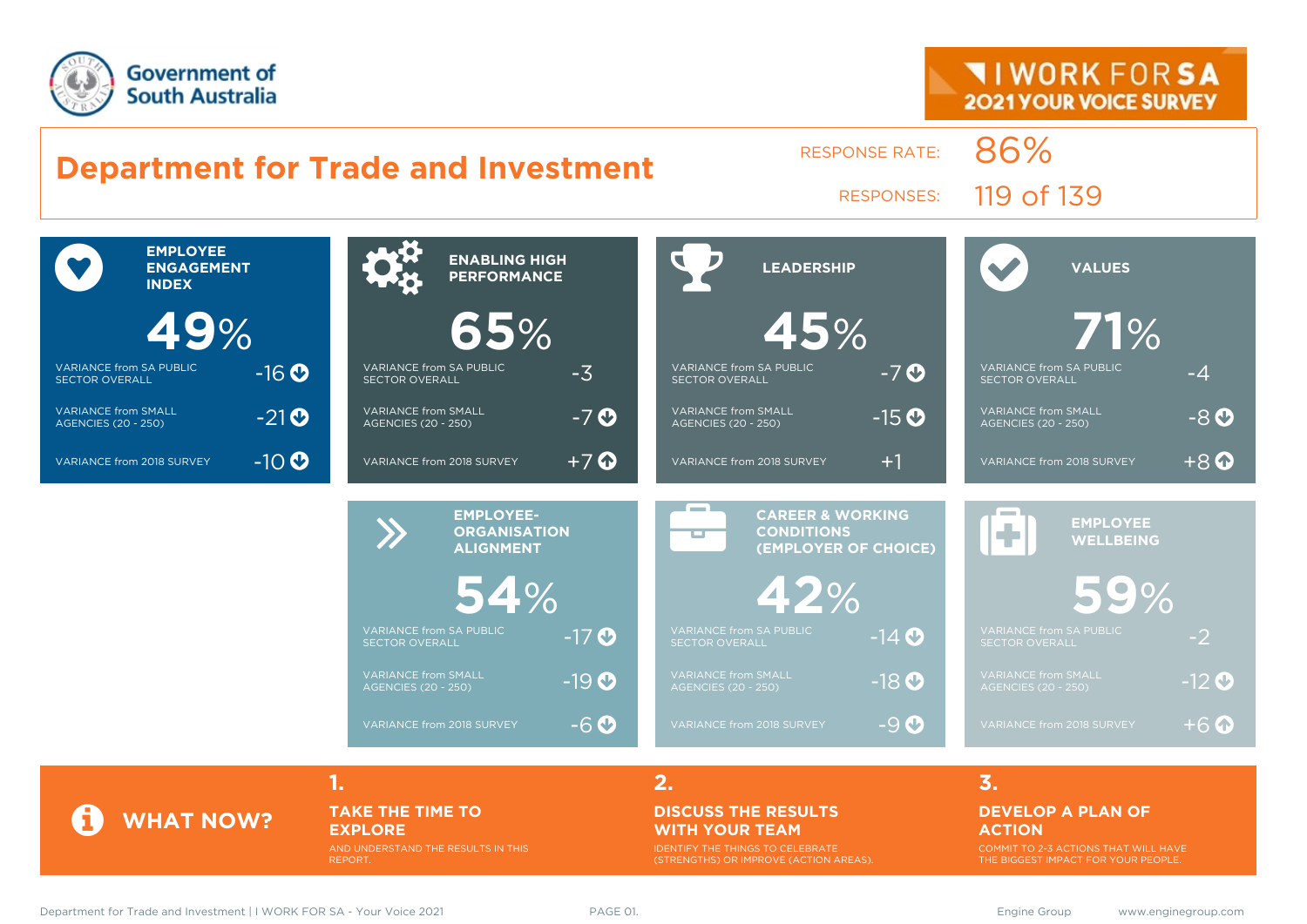### **TIPS & SUGGESTIONS**

### **UNDERSTANDING YOUR REPORT AND GETTING TO ACTION!**

THE SCORES ON THE FRONT PAGE GIVE YOU SOME SUMMARY INFORMATION. FIRST TAKE THE TIME TO FULLY UNDERSTAND THIS REPORT BEFORE SHARING WITH OTHERS.

# **01.**

**Take the time to digest the scores and identify the areas where you are performing well.**

These will tend to be high scores which are notably above any comparative scores. These should be celebrated. Share the good news with employees.

WHAT IS YOUR RESPONSE RATE? IF HIGH, THE RESULTS WILL BE REPRESENTATIVE OF THE VIEWS OF YOUR COLLEAGUES. IF LOW (<20%) TAKE CARE WHEN INTERPRETING THE RESULTS. ENCOURAGE ALL COLLEAGUES TO HELP WITH ACTION PLANNING AND HOPEFULLY THIS WILL ENCOURAGE THEM TO COMPLETE THE SURVEY NEXT TIME.

HOW DO YOUR SCORES COMPARE TO THE AVAILABLE COMPARISONS?

**ARE THERE ANY SCORES THAT ARE UNEXPECTED?**

### **Identify areas that need improvement. 02.**

**04.**

**impact on employee engagement.**

**Consider what actions could be taken which will have the greatest** 

It may be helpful to discuss with your manager or other colleagues (your peers, HR, subject matter experts) to share ideas before

developing plans for action.

There are lots of websites of ideas and case studies to give you further inspiration

and top tips.

These will be the lower scores, and/or those which are scoring notably below your comparators. Discuss these areas with your colleagues in focus groups or one-to-one discussions. Gather their thoughts and solutions before deciding actions to take.

### Review the high neutral responses (lots of employees ticking 'neither agree nor disag **employees ticking 'neither agree nor disagree')**

Ask your colleagues about their views to find out what is causing this uncertainty. More communication and involvement may help to shift them to a positive frame of mind.

> Some actions may be 'quick wins' and short term. However, in most instances, you will need to think Some actions may be 'quick wins'<br>and short term. However, in most<br>instances, you will need to think<br>longer term.

**What do you want employees to be saying about their working lives in the future?**

**What should be put in place to achieve this?**

The 'All questions' pages show every question asked in positively (strongly agree + agree), neutrally (neither agree nor disagree) or negatively (disagree + strongly disagree). Look at how your positive score compares to your parent unit, and your last survey's results.

**Is there room for**  Is there room for<br>improvement?

Department for Trade and Investment | I WORK FOR SA - Your Voice 2021 PAGE 02. The Same Communication of the Same Group www.enginegroup.com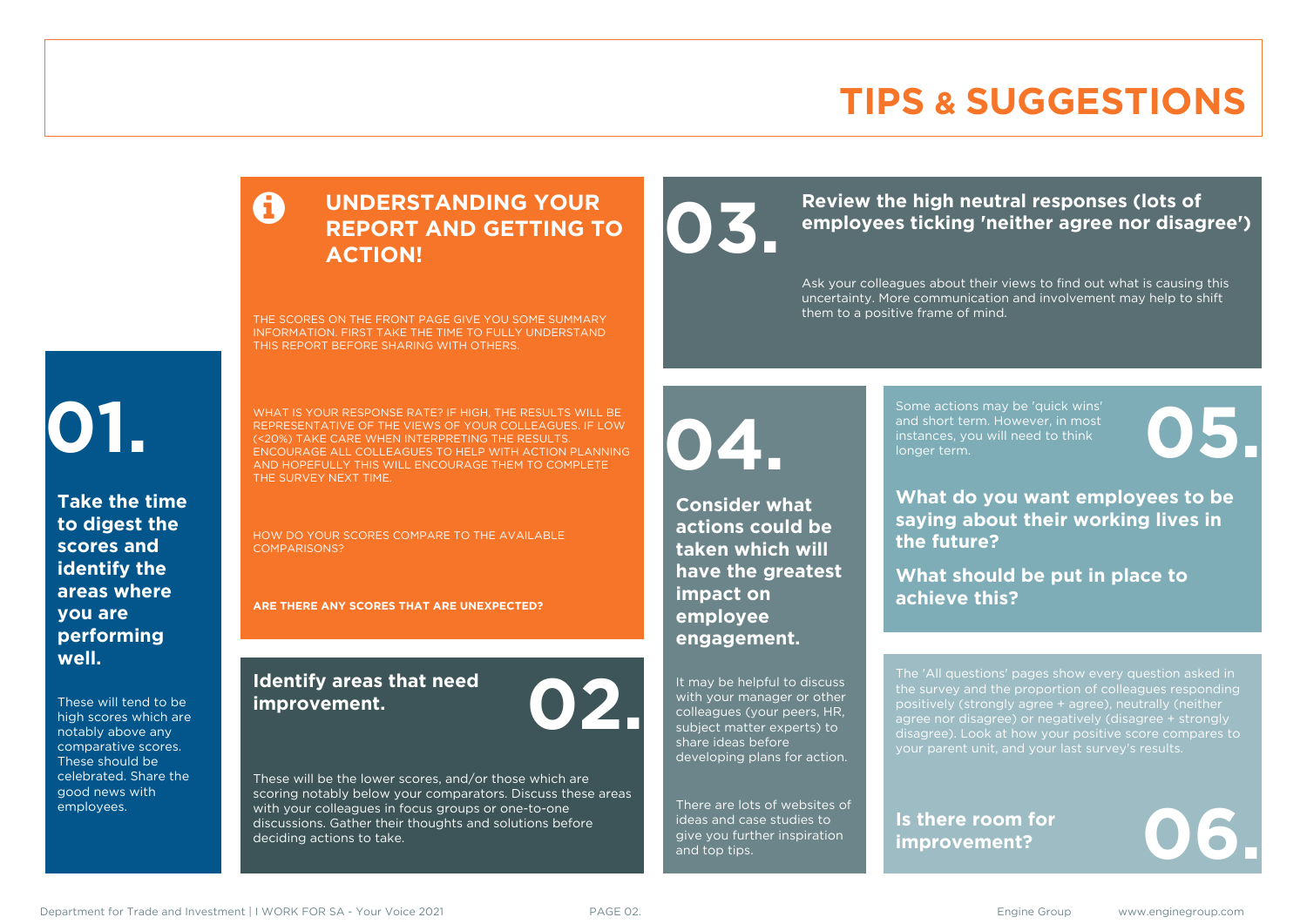### **WHAT'S NEXT**

### A

### **WHAT'S NEXT?**

SHARE RESULTS WITH YOUR PEOPLE.

SPEND TIME EXPLORING THE DRIVERS BEHIND THE SCORES WITH YOUR PEOPLE.

DISCUSS WITH THEM WHAT ACTIONS THEY FEEL SHOULD BE TAKEN WHICH WILL HAVE THE GREATEST IMPACT ON EMPLOYEE ENGAGEMENT.

AGREE ON A SMALL NUMBER OF IMPACTFUL ACTIONS.

AGREE HOW YOU WILL MEASURE THAT ACTIONS HAVE BEEN SUCCESSFUL.

**COMMUNICATE** PROGRESS AGAINST YOUR ACTIONS.



**of employees replied favourably to:**

# **'I believe action will be taken on the results from this survey by the sector.'**

VARIANCE FROM 2018 SURVEY

 $+6$ 

VARIANCE FROM SA PUBLIC SECTOR **OVERALL** 



 $+3$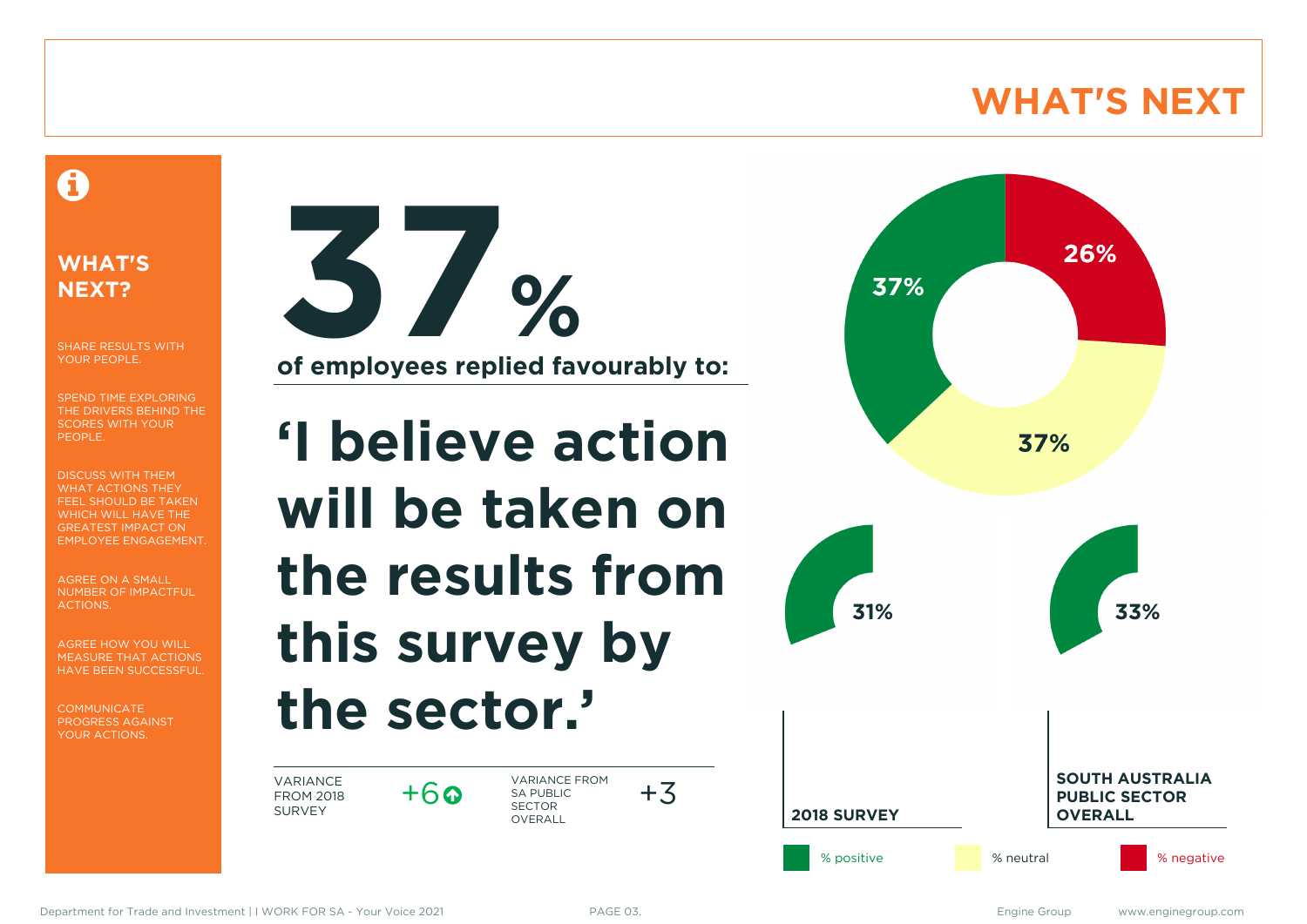### **HEADLINE SCORES**

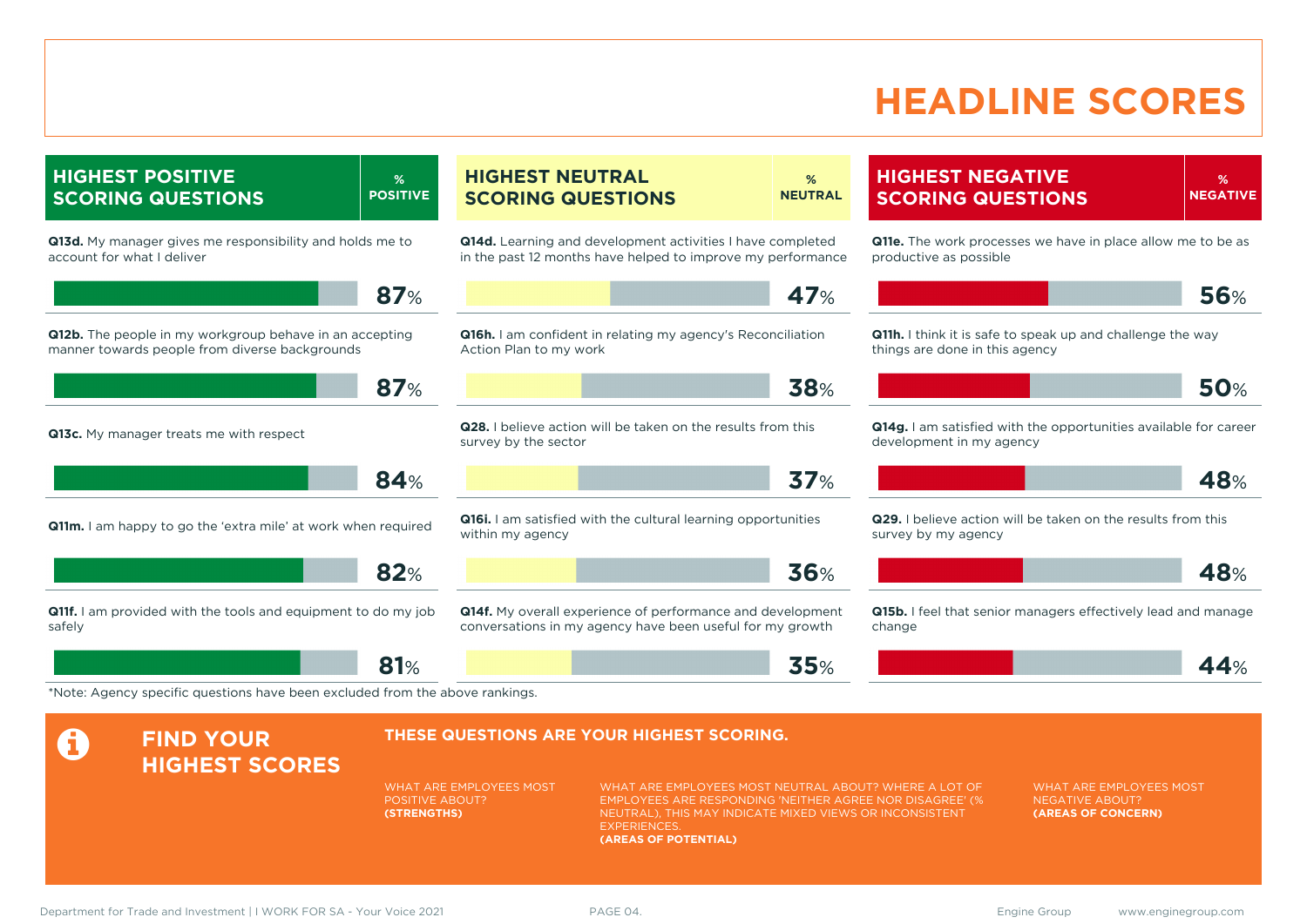### **EMPLOYEE ENGAGEMENT**

0

### **HOW ENGAGED IS YOUR TEAM?**

THESE RESULTS PROVIDE A MEASURE OF ENGAGEMENT FOR YOUR TEAM.

THE ENGAGEMENT SCORE TELLS US THE EXTENT TO WHICH YOUR PEOPLE ARE PROUD TO WORK HERE, WOULD RECOMMEND IT, INTEND TO STAY, AND STRIVE TO GO ABOVE AND BEYOND (SAY, STAY AND STRIVE).

THERE'S A LOT OF EVIDENCE TO SHOW A STRONG LINK BETWEEN ENGAGED COLLEAGUES AND IMPROVED BUSINESS PERFORMANCE.

|               | <b>YOUR</b><br><b>EMPLOYEE</b><br><b>49%</b><br><b>ENGAGEMENT</b><br><b>SCORE</b> | <b>RESPONSE SCALE</b>                  | %<br><b>POSITIVE</b> | <b>VARIANCE</b><br><b>FROM</b><br>2018<br><b>SURVEY</b><br>$-10$ <sup>O</sup> | <b>VARIANCE</b><br><b>FROM SA</b><br><b>PUBLIC</b><br><b>SECTOR</b><br><b>OVERALL</b><br>$-16$ <b>O</b> | <b>VARIANCE</b><br><b>FROM SMALL</b><br>AGENCIES (20 -<br>250)<br>$-21$ <b>O</b> |
|---------------|-----------------------------------------------------------------------------------|----------------------------------------|----------------------|-------------------------------------------------------------------------------|---------------------------------------------------------------------------------------------------------|----------------------------------------------------------------------------------|
| <b>SAY</b>    | Q27d. Iam proud to tell others I work for my agency                               | 33<br>12 <sub>2</sub><br>14 12<br>30   | 41%                  | $-21$ <sup>O</sup>                                                            | $-26$                                                                                                   | $-36O$                                                                           |
|               | <b>Q27e.</b> I would recommend my agency as a good place<br>to work               | $\overline{7}$<br>23<br>29<br>22<br>20 | 27%                  | $-24$ $\odot$                                                                 | $-30$ <sup>O</sup>                                                                                      | $-37$ <sup>O</sup>                                                               |
| <b>STAY</b>   | Q27b. I feel a strong personal attachment to my agency                            | 26<br>23<br>26<br>14<br> 10            | <b>36%</b>           | $-12$ <sup>O</sup>                                                            | $-26$                                                                                                   | $-36O$                                                                           |
| <b>STRIVE</b> | <b>Q27a.</b> My agency really inspires me to do the best work<br>every day        | $\overline{9}$<br>32<br>23<br>24<br>12 | <b>33%</b>           | $-8o$                                                                         | $-23o$                                                                                                  | $-32o$                                                                           |
|               | Q27c. My agency motivates me to help it achieve its<br>objectives                 | 10<br>28<br>31<br>18<br>14             | <b>38%</b>           | $-10$ $\odot$                                                                 | $-15$ <sup>O</sup>                                                                                      | $-25o$                                                                           |

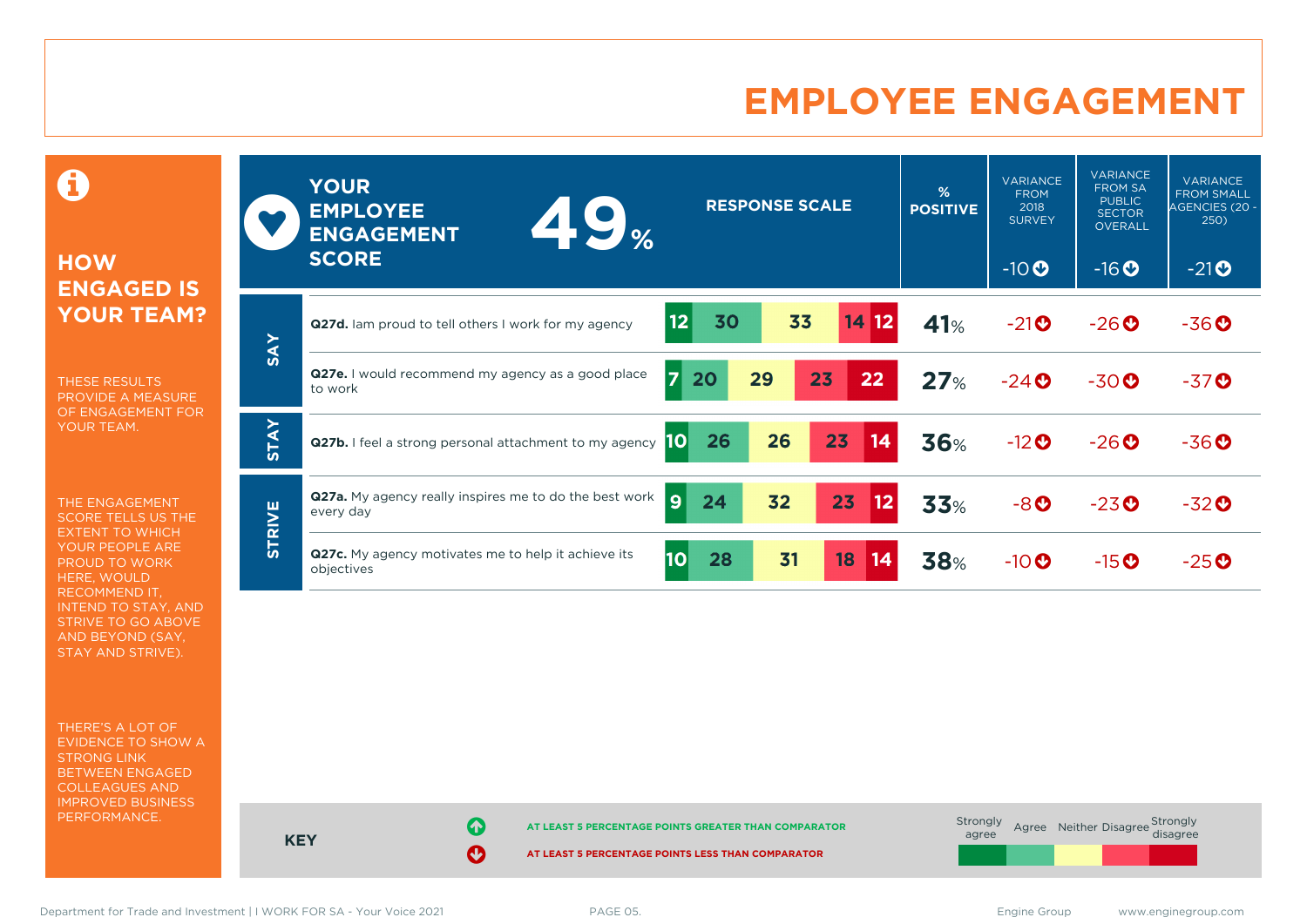# **KEY QUESTIONS TO FOCUS ON**

|                                                                                                                                                                                                                                     | AT LEAST 5 PERCENTAGE POINTS LESS<br>AT LEAST 5 PERCENTAGE POINTS<br>$\bullet$<br><b>THAN COMPARATOR</b><br><b>GREATER THAN COMPARATOR</b>                          | %<br><b>POSITIVE</b> | VARIANCE<br><b>FROM</b><br>2018<br><b>SURVEY</b> | <b>VARIANCE FROM</b><br><b>SA PUBLIC</b><br><b>SECTOR OVERALL</b> | <b>VARIANCE FROM</b><br><b>SMALL AGENCIES</b><br>$(20 - 250)$ |
|-------------------------------------------------------------------------------------------------------------------------------------------------------------------------------------------------------------------------------------|---------------------------------------------------------------------------------------------------------------------------------------------------------------------|----------------------|--------------------------------------------------|-------------------------------------------------------------------|---------------------------------------------------------------|
| <b>WHAT TO</b><br><b>FOCUS ON?</b>                                                                                                                                                                                                  | Q15b. I feel that senior managers effectively lead<br>and manage change                                                                                             | <b>30%</b>           | $-2$                                             | $-140$                                                            | $-21$ O                                                       |
| THESE QUESTIONS HAVE<br>BEEN IDENTIFIED THROUGH<br>STATISTICAL ANALYSIS AS<br><b>HAVING THE STRONGEST</b><br><b>INFLUENCE ON YOUR</b><br><b>EMPLOYEE ENGAGEMENT</b><br>SCORE.                                                       | Q14g. I am satisfied with the opportunities<br>available for career development in my agency                                                                        | 21%                  | $-3$                                             | $-230$                                                            | $-20$ 0                                                       |
| IF YOU FOCUS ON<br><b>IMPROVING THE LOWER</b><br><b>SCORING QUESTIONS AND</b><br><b>MAINTAINING THE HIGHER</b><br><b>SCORING QUESTIONS, IT</b><br><b>WILL HAVE THE BIGGEST</b><br><b>IMPACT ON YOUR</b><br><b>ENGAGEMENT SCORE.</b> | Q19c. How often do you feel that the senior<br>leaders in your agency act in accordance with<br>the South Australia Public Sector Values in their<br>everyday work? | 54%                  | $-4$                                             | $-10o$                                                            | $-17$ <b>O</b>                                                |
| SEE APPENDIX A -<br>METHODOLOGY FOR MORE<br><b>INFORMATION ON HOW</b><br><b>THIS STATISTICAL</b><br><b>ANALYSIS WAS DONE.</b>                                                                                                       | Q17b. I think my agency cares about my health<br>and wellbeing                                                                                                      | 47 <sub>%</sub>      | $+2$                                             | $-70$                                                             | $-210$                                                        |
| <b>DEVELOP ACTIONS AND</b><br><b>ACTIVITIES TO ADDRESS</b><br>THESE QUESTIONS TO<br><b>IMPROVE THE EXPERIENCE</b><br><b>EMPLOYEES HAVE AT</b><br><b>WORK AND DRIVE HIGHER</b><br>PERFORMANCE.                                       | <b>Q15d.</b> I feel senior managers in my agency<br>actively engage with employees                                                                                  | 41%                  |                                                  | $-4$                                                              | -180                                                          |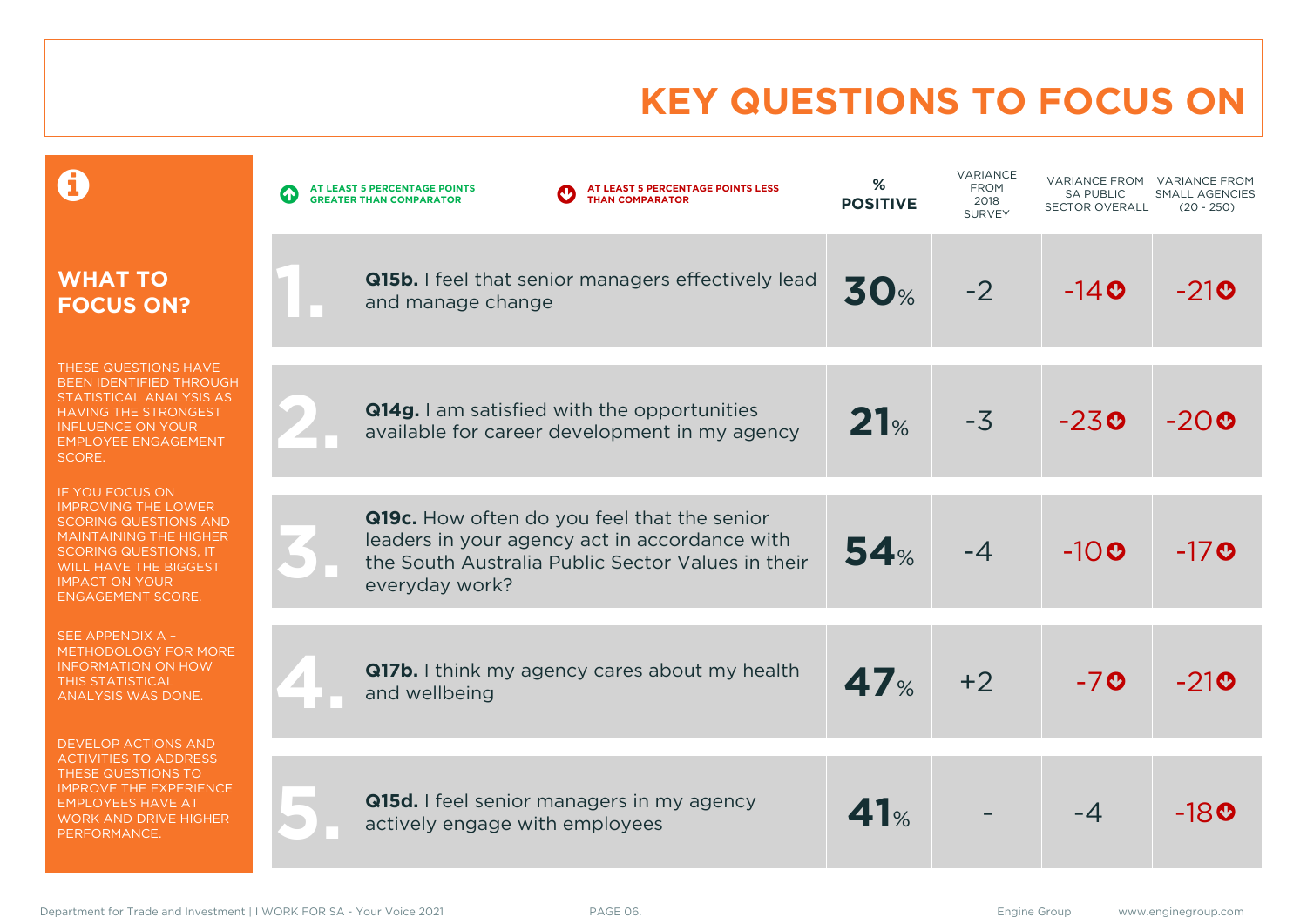## **ENABLING HIGH PERFORMANCE**

 $\mathbf \Theta$ 

#### **EXPLORE THE QUESTIONS MAKING UP EACH INDEX**

THE HIGH PERFORMANCE INDEX MEASURES THE EXTENT TO WHICH MANAGERS ENABLE HIGH PERFORMANCE WITHIN TEAMS THROUGH IDEAS GENERATION, RECOGNITION, **PERFORMANCE** MANAGEMENT, FEEDBACK AND BEHAVIOURS.

THE WAY MANAGERS INTERACT WITH TEAM MEMBERS HAS A BIG IMPACT ON INDIVIDUAL AND TEAM PERFORMANCE.

WHAT IS WORKING WELL?

WHAT AREAS DO YOU NEED TO FOCUS ON?

| <b>ENABLING HIGH</b><br>65%<br><b>PERFORMANCE</b>                                                                            |    | <b>RESPONSE SCALE</b> |                 |              | %<br><b>POSITIVE</b> | <b>VARIANCE</b><br><b>FROM</b><br>2018<br><b>SURVEY</b> | <b>VARIANCE</b><br><b>FROM SA</b><br><b>PUBLIC</b><br><b>SECTOR</b><br><b>OVERALL</b> | <b>VARIANCE</b><br><b>FROM SMALL</b><br><b>AGENCIES (20</b><br>$-250$ |
|------------------------------------------------------------------------------------------------------------------------------|----|-----------------------|-----------------|--------------|----------------------|---------------------------------------------------------|---------------------------------------------------------------------------------------|-----------------------------------------------------------------------|
|                                                                                                                              |    |                       |                 |              |                      | $+7$ $\Omega$                                           | $-3$                                                                                  | $-7o$                                                                 |
| Q13a. My manager encourages us to come up with new or<br>better ways of doing things                                         | 32 | 41                    | 19              |              | <b>73%</b>           | $+6$ $\Omega$                                           | $+4$                                                                                  | $-5o$                                                                 |
| Q13b. My manager listens to what I have to say                                                                               | 37 | 42                    | 11              |              | <b>79%</b>           | $+4$                                                    | $+5$ $\odot$                                                                          | $-2$                                                                  |
| Q13c. My manager treats me with respect                                                                                      | 38 |                       | 46              | 9            | <b>84%</b>           | $+7$ $\odot$                                            | $+4$                                                                                  | $-1$                                                                  |
| Q13d. My manager gives me responsibility and holds me<br>to account for what I deliver                                       | 37 |                       | 50              | $\mathbf{9}$ | 87%                  | $+15$ <sup>O</sup>                                      | $+6$ $\odot$                                                                          | $\circ$                                                               |
| Q13e. I have confidence in the decisions my manager<br>makes                                                                 | 31 | 35                    | 17              | 14           | <b>66%</b>           | $+6$                                                    | $-3$                                                                                  | $-10$ <sup>O</sup>                                                    |
| Q13f. My manager recognises and acknowledges when I<br>have done my job well                                                 | 32 | 44                    | 16              |              | <b>76%</b>           | $+10$ $\odot$                                           | $+7$ $\odot$                                                                          | $-1$                                                                  |
| <b>Q14b.</b> In the last 12 months I received useful feedback on<br>my work to enable me to deliver required results         | 15 | 50                    | 19              | 14           | <b>65%</b>           | $+9$ $\Omega$                                           | $+1$                                                                                  | $-5o$                                                                 |
| Q14c. My performance is assessed against clear criteria                                                                      | 12 | 44                    | 26              | 16           | <b>56%</b>           | $+11$                                                   | $-1$                                                                                  | $-4$                                                                  |
| Q14d. Learning and development activities I have<br>completed in the past 12 months have helped to improve<br>my performance | 19 | 47                    | 17 <sub>2</sub> | 10           | 25%                  | $-5o$                                                   | $-30o$                                                                                | $-23$ <sup>O</sup>                                                    |

**KEY**

**AT LEAST 5 PERCENTAGE POINTS GREATER THAN COMPARATOR** 

| Strongly<br>agree |  | Agree Neither Disagree Strongly<br>disagree |
|-------------------|--|---------------------------------------------|
|                   |  |                                             |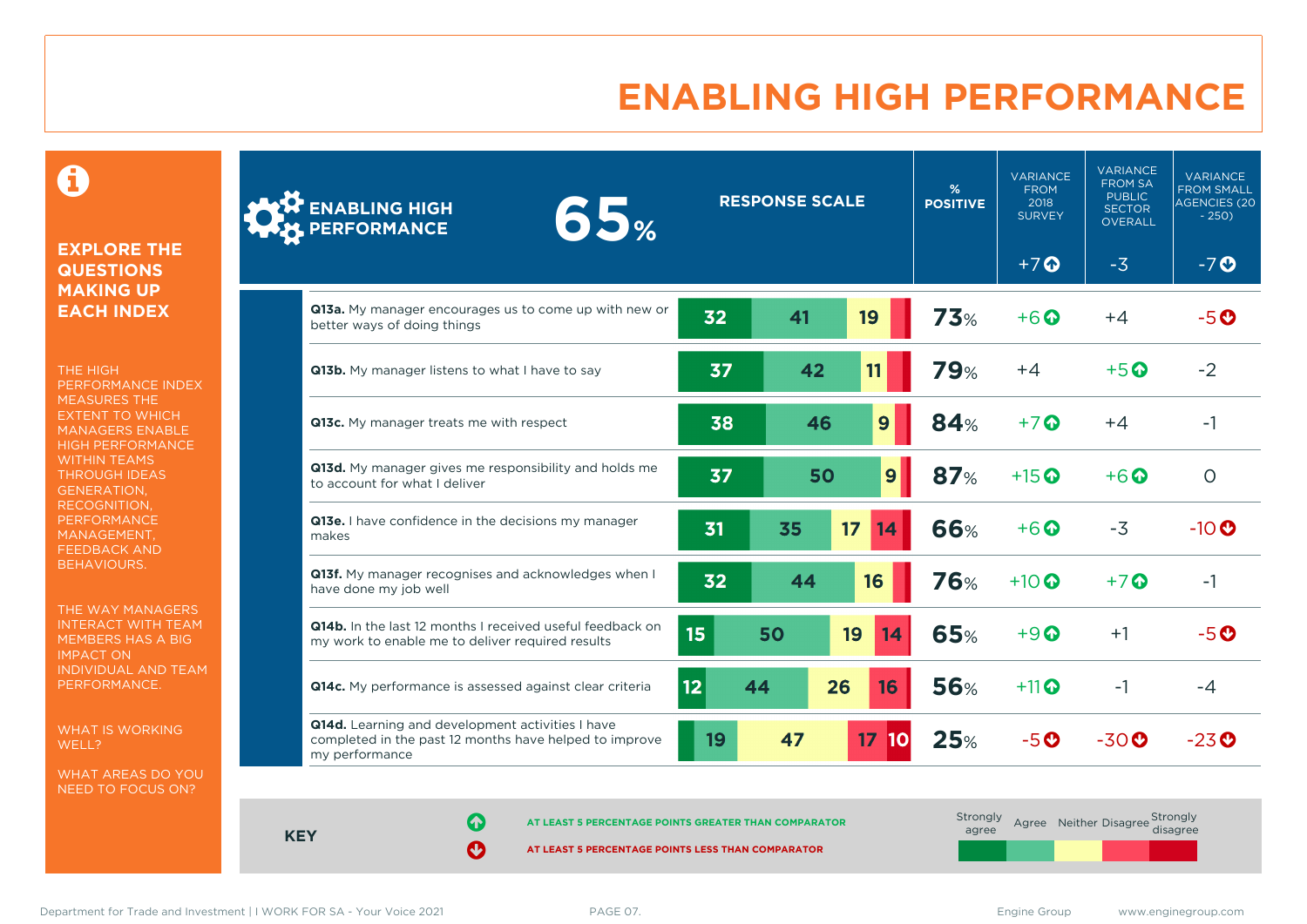### **ENABLING HIGH PERFORMANCE**



#### **EXPLORE THE QUESTIONS MAKING UP EACH INDEX**

THE HIGH PERFORMANCE INDEX MEASURES THE EXTENT TO WHICH MANAGERS ENABLE HIGH PERFORMANCE WITHIN TEAMS THROUGH IDEAS GENERATION, RECOGNITION, PERFORMANCE MANAGEMENT, FEEDBACK AND BEHAVIOURS.

THE WAY MANAGERS INTERACT WITH TEAM MEMBERS HAS A BIG IMPACT ON INDIVIDUAL AND TEAM PERFORMANCE.

WHAT IS WORKING WELL?

WHAT AREAS DO YOU NEED TO FOCUS ON?

| <b>ANTE ENABLING HIGH</b><br>65%                                                                                                                    |    | <b>RESPONSE SCALE</b> |    |                      | %<br><b>POSITIVE</b> | <b>VARIANCE</b><br><b>FROM</b><br>2018<br><b>SURVEY</b> | <b>VARIANCE</b><br><b>FROM SA</b><br><b>PUBLIC</b><br><b>SECTOR</b><br>OVERALL | <b>VARIANCE</b><br><b>FROM SMALL</b><br>AGENCIES (20<br>$-250$ |
|-----------------------------------------------------------------------------------------------------------------------------------------------------|----|-----------------------|----|----------------------|----------------------|---------------------------------------------------------|--------------------------------------------------------------------------------|----------------------------------------------------------------|
|                                                                                                                                                     |    |                       |    |                      |                      | $+7$ $\odot$                                            | $-3$                                                                           | $-7o$                                                          |
| Q14e. My manager openly demonstrates commitment to<br>enhancing performance                                                                         | 16 | 43                    |    | $\overline{9}$<br>29 | <b>59%</b>           | $+15$ <sup>O</sup>                                      | -4                                                                             | $-9O$                                                          |
| <b>Q14f.</b> My overall experience of performance and<br>development conversations in my agency have been<br>useful for my growth                   | 8  | 29                    | 35 | 17<br>$\boxed{12}$   | 36%                  | $+2$                                                    | $-17$ <sup>O</sup>                                                             | $-18$ <sup>O</sup>                                             |
| <b>Q19b.</b> How often do you feel that your manager acts in<br>accordance with the South Australia Public Sector Values in their<br>everyday work? |    | 42                    | 34 | 19                   | 76%                  | $+4$                                                    | $-3$                                                                           | $-9O$                                                          |



**KEY**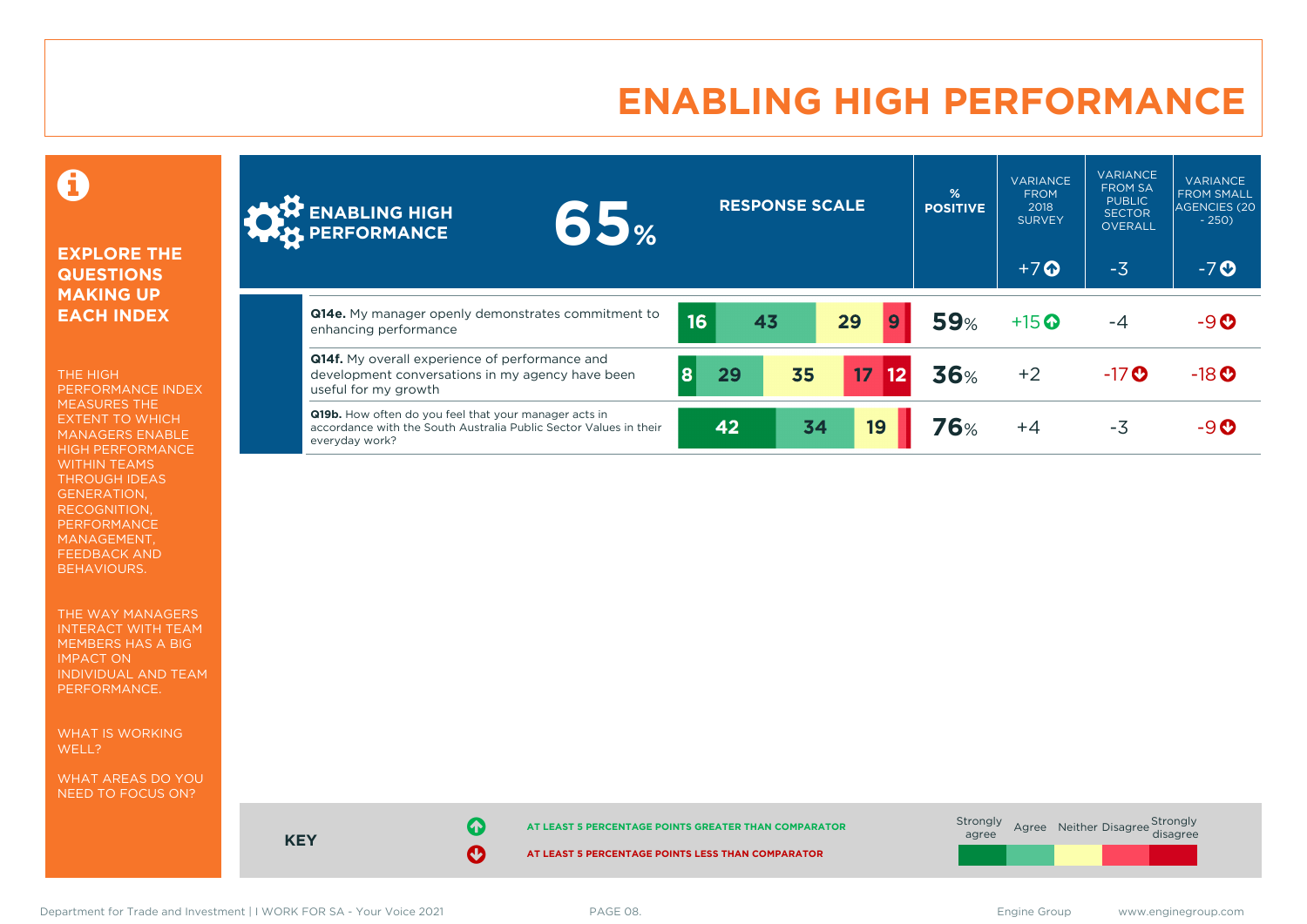### **LEADERSHIP**

0

#### **EXPLORE THE QUESTIONS MAKING UP EACH INDEX**

THE LEADERSHIP INDEX MEASURES PERCEPTIONS OF HOW EFFECTIVELY SENIOR LEADERS (IE. EXECUTIVES AND **EXECUTIVE** DIRECTORS) COMMUNICATE THEIR VISION FOR THE AGENCY, ENABLE ADVANCEMENT AND AND INSPIRE THEIR PEOPLE THROUGH THEIR ACTIONS AND BEHAVIOURS.

LOOK AT HOW YOUR POSITIVE SCORE COMPARES TO THE AVAILABLE COMPARISONS.

| <b>LEADERSHIP</b>                                                                                                                                                | 45%                                                     |                      | <b>RESPONSE SCALE</b> |    |      | %<br><b>POSITIVE</b> | <b>VARIANCE</b><br><b>FROM</b><br>2018<br><b>SURVEY</b> | <b>VARIANCE</b><br><b>FROM SA</b><br><b>PUBLIC</b><br><b>SECTOR</b><br>OVERALL | <b>VARIANCE</b><br><b>FROM SMALL</b><br><b>AGENCIES (20</b><br>$-250$ |
|------------------------------------------------------------------------------------------------------------------------------------------------------------------|---------------------------------------------------------|----------------------|-----------------------|----|------|----------------------|---------------------------------------------------------|--------------------------------------------------------------------------------|-----------------------------------------------------------------------|
|                                                                                                                                                                  |                                                         |                      |                       |    |      |                      | $+1$                                                    | $-7o$                                                                          | $-15$ <sup>O</sup>                                                    |
| Q15a. I believe senior managers provide clear direction<br>for the future of the agency                                                                          |                                                         | 8<br>35              | 21                    | 23 | 13   | 43%                  | $+4$                                                    | -4                                                                             | $-15$ <sup>O</sup>                                                    |
| Q15b. I feel that senior managers effectively lead and<br>manage change                                                                                          |                                                         | 24                   | 26                    | 27 | 17   | 30%                  | $-2$                                                    | $-14$ $\odot$                                                                  | $-21$ <sup>O</sup>                                                    |
| Q15c. I feel that senior managers model the behaviours<br>expected of employees                                                                                  |                                                         | 8<br>30              | 25                    | 22 | 16   | 38%                  | $-5o$                                                   | $-12$ <sup>O</sup>                                                             | $-18$ <sup>O</sup>                                                    |
| Q15e. Senior managers in my agency are genuinely<br>supportive of career advancement of women                                                                    |                                                         | 17                   | 44                    | 22 | 12   | 61%                  | $+12$ $\odot$                                           | $+4$                                                                           | -4                                                                    |
| Q15f. Senior managers promote collaboration between<br>with                                                                                                      | my agency and other agencies or organisations we work   | 13<br>42             |                       | 23 | 1110 | <b>55%</b>           | $-6o$                                                   | $+5$ <sup>O</sup>                                                              | $-9o$                                                                 |
| Q15g. I feel that senior managers keep employees<br>informed about what's going on                                                                               |                                                         | 11<br>36             | 27                    | 15 | 11   | <b>47%</b>           | $+13$ $\odot$                                           | $+2$                                                                           | $-9$ $O$                                                              |
| <b>Q16b.</b> My agency focuses on improving the work we do                                                                                                       |                                                         | 10<br>40             |                       | 32 | 16   | <b>50%</b>           | $-6o$                                                   | $-15$ <sup>O</sup>                                                             | $-23$ <sup>O</sup>                                                    |
| are fair                                                                                                                                                         | Q16f. In my agency, recruitment and promotion decisions | $\overline{9}$<br>20 | 29                    | 20 | 21   | 29%                  | $+2$                                                    | $-15$ <sup>O</sup>                                                             | $-21$ <sup>O</sup>                                                    |
| Q19c. How often do you feel that the senior leaders in your<br>agency act in accordance with the South Australia Public Sector<br>Values in their everyday work? |                                                         | 17<br>38             |                       | 29 | 13   | 54%                  | $-4$                                                    | $-10$ <sup>O</sup>                                                             | $-17$ $\odot$                                                         |

**KEY**

**AT LEAST 5 PERCENTAGE POINTS GREATER THAN COMPARATOR**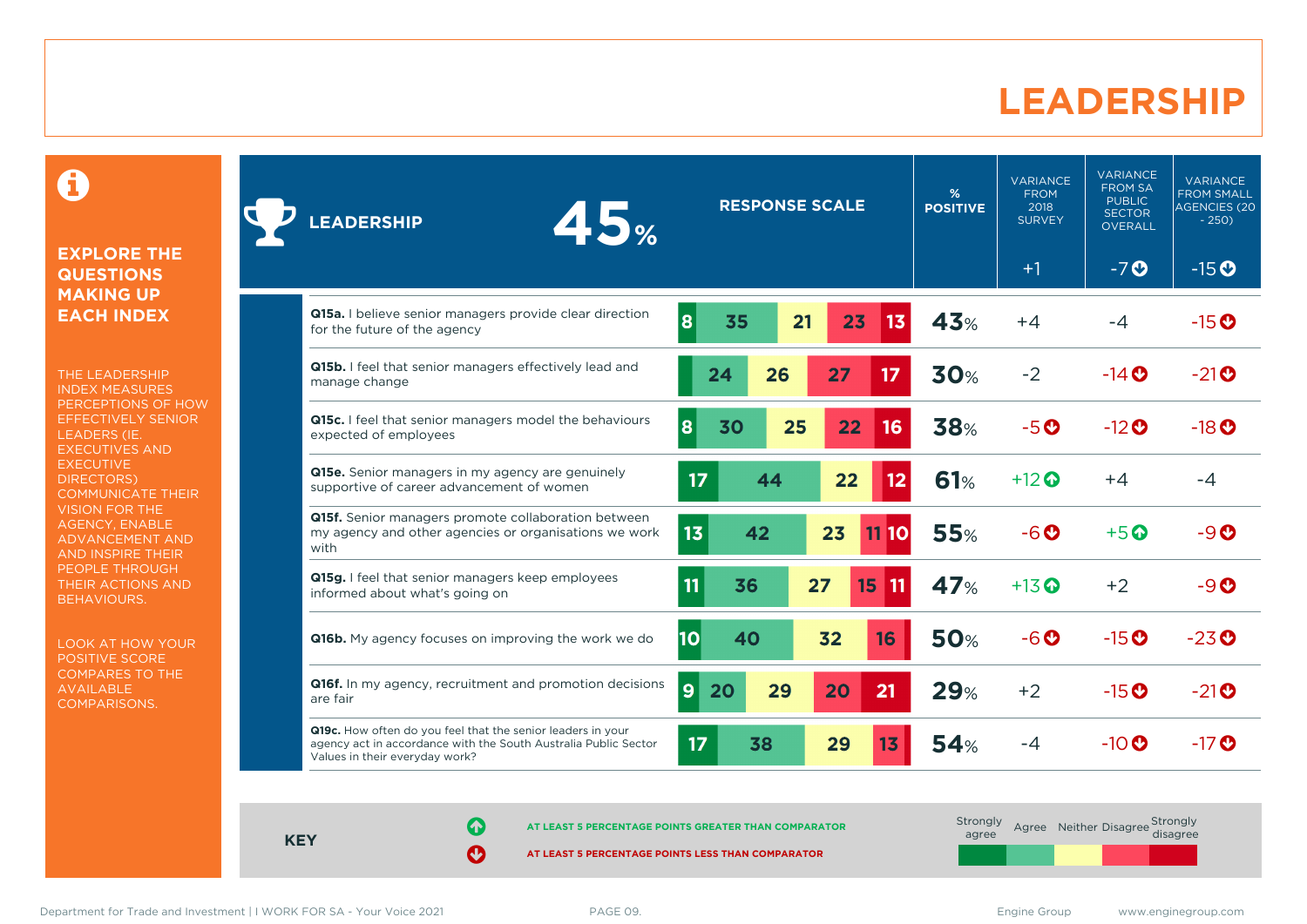### **VALUES**

0

#### **EXPLORE THE QUESTIONS MAKING UP EACH INDEX**

THE VALUES INDEX MEASURES THE EXTENT TO WHICH WE DEMONSTRATE THE SOUTH AUSTRALIAN PUBLIC SECTOR VALUES IN OUR DAY-TO-DAY WORK AND **WHEN** COLLABORATING WITH OTHERS.

THE SA PUBLIC SECTOR VALUES HAVE BEEN DEVELOPED TO MAKE IT EASIER FOR THE SECTOR TO WORK TOGETHER BY SETTING A CONSISTENT SET OF BEHAVIOURS AND PRACTICES FOR ALL EMPLOYEES.

| 71%<br><b>VALUES</b>                                                                                                                                  | <b>RESPONSE SCALE</b><br><b>POSITIVE</b> |    |                 |            | <b>VARIANCE</b><br><b>FROM</b><br>2018<br><b>SURVEY</b> | <b>VARIANCE</b><br><b>FROM SA</b><br><b>PUBLIC</b><br><b>SECTOR</b><br><b>OVERALL</b> | <b>VARIANCE</b><br><b>FROM SMALL</b><br><b>AGENCIES (20)</b><br>$-250$ |
|-------------------------------------------------------------------------------------------------------------------------------------------------------|------------------------------------------|----|-----------------|------------|---------------------------------------------------------|---------------------------------------------------------------------------------------|------------------------------------------------------------------------|
|                                                                                                                                                       |                                          |    |                 |            | $+8$ <sup><math>\odot</math></sup>                      | -4                                                                                    | $-8o$                                                                  |
| Q12a. People in my workgroup treat each other with<br>respect                                                                                         | 29                                       | 44 | 11 11           | 73%        | $+15$ <sup>O</sup>                                      | $-1$                                                                                  | -70                                                                    |
| Q12b. The people in my workgroup behave in an<br>accepting manner towards people from diverse<br>backgrounds                                          | 39                                       | 48 | 8               | 87%        | $+15$ <sup>O</sup>                                      | $+3$                                                                                  | $\circ$                                                                |
| Q12c. People in my workgroup are honest, open and<br>transparent in their dealings with each other                                                    | 25                                       | 41 | 13<br>14        | <b>66%</b> | $+14$ $\odot$                                           | $+2$                                                                                  | $-5$ $\odot$                                                           |
| Q12e. People in my workgroup are committed to<br>workplace safety                                                                                     | 28                                       | 50 | 15              | <b>78%</b> | $+1$                                                    | $-6o$                                                                                 | $-10$ <sup>O</sup>                                                     |
| Q12f. People in my workgroup work effectively with other<br>workgroups in my agency to deliver services to our<br>customers                           | 25                                       | 49 | 14<br><b>10</b> | 74%        | $+5$ <sup><math>\odot</math></sup>                      | $-3$                                                                                  | $-6$ $\odot$                                                           |
| Q16a. In my workplace, people take responsibility for<br>their decisions and actions                                                                  | 36                                       | 28 | 23              | 42%        | $-5o$                                                   | $-18$ <sup>O</sup>                                                                    | $-17$ <sup>O</sup>                                                     |
| Q19a. How often do you feel that your agency colleagues act in<br>accordance with the South Australia Public Sector Values in their<br>everyday work? | 23                                       | 50 | 21              | <b>74%</b> | $+9$ $\odot$                                            | $-4$                                                                                  | -90                                                                    |



**KEY**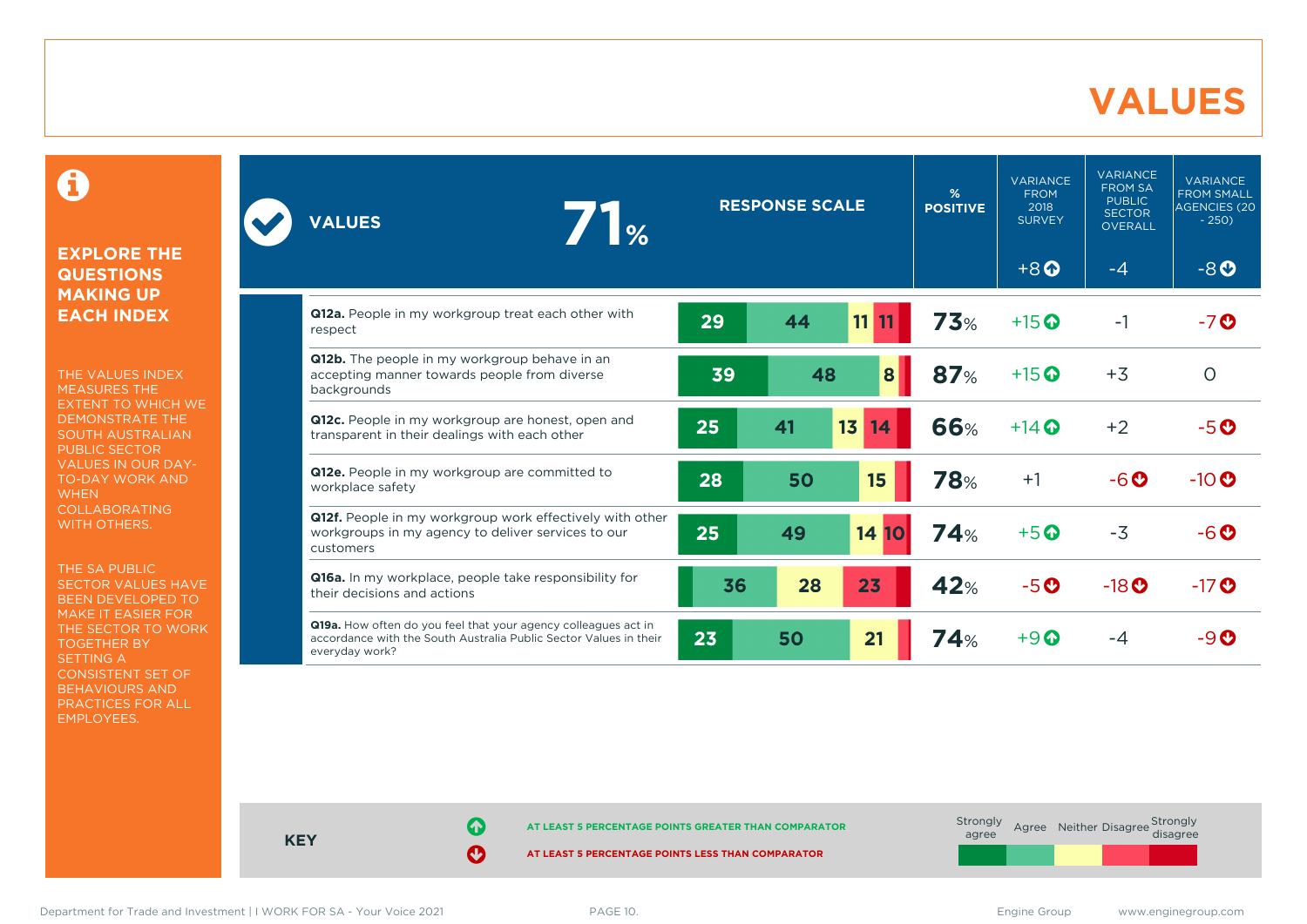## **EMPLOYEE-ORGANISATION ALIGNMENT**

0

**EXPLORE THE QUESTIONS MAKING UP EACH INDEX**

 $\sum$ 

THE EMPLOYEE-**ORGANISATION** ALIGNMENT INDEX MEASURES THE EXTENT TO WHICH EMPLOYEES FEEL ALIGNED TO THE PURPOSE AND OBJECTIVES OF THEIR AGENCY AND EMPOWERED AND ENABLED TO DELIVER.

WHERE DO WE NEED TO IMPROVE?

WHAT DO WE NEED TO DO DIFFERENTLY?

| <b>EMPLOYEE-</b><br>54%<br><b>ORGANISATION</b><br><b>ALIGNMENT</b>                                                                     | <b>RESPONSE SCALE</b>        | %<br><b>POSITIVE</b> | <b>VARIANCE</b><br><b>FROM</b><br>2018<br><b>SURVEY</b> | <b>VARIANCE</b><br><b>FROM SA</b><br><b>PUBLIC</b><br><b>SECTOR</b><br><b>OVERALL</b> | <b>VARIANCE</b><br><b>FROM SMALL</b><br>AGENCIES (20<br>$-250$ |
|----------------------------------------------------------------------------------------------------------------------------------------|------------------------------|----------------------|---------------------------------------------------------|---------------------------------------------------------------------------------------|----------------------------------------------------------------|
|                                                                                                                                        |                              |                      | $-6o$                                                   | $-17$ <sup>O</sup>                                                                    | $-19O$                                                         |
| Q11a. My job makes good use of my skills and abilities                                                                                 | 25<br>9<br>43<br>18          | <b>69%</b>           | $+4$                                                    | $-10$ <sup>O</sup>                                                                    | $-11$ <sup><math>\odot</math></sup>                            |
| <b>Q11b.</b> I understand what is expected of me to do well in<br>my role                                                              | 25<br>47<br>$14$ 12          | 72%                  | $+2$                                                    | $-16$ <sup>O</sup>                                                                    | $-15$ <sup>O</sup>                                             |
| <b>Q11c.</b> I believe strongly in the purpose and objectives of<br>my agency                                                          | 24<br>47<br>14               | <b>70%</b>           | $-9O$                                                   | $-10$                                                                                 | $-18$ <sup>O</sup>                                             |
| <b>Q11d.</b> I have the authority to do my job effectively (e.g.<br>the necessary delegation(s), autonomy, level of<br>responsibility) | 16<br>39<br>23<br>14<br>8    | <b>55%</b>           | $-2$                                                    | $-18$ <sup>O</sup>                                                                    | $-19$ <sup>O</sup>                                             |
| Q11e. The work processes we have in place allow me to<br>be as productive as possible                                                  | 26<br>19<br>30<br>8<br>17    | 25%                  | $-9O$                                                   | $-26$ <sup>O</sup>                                                                    | $-27$ <sup>O</sup>                                             |
| Q11g. I understand how my work contributes to my<br>agency's objectives                                                                | 31<br>47<br>10               | <b>78%</b>           | $-8o$                                                   | $-8$ O                                                                                | $-13$ <sup>O</sup>                                             |
| Q11h. I think it is safe to speak up and challenge the way<br>things are done in this agency                                           | 11<br>  13<br>26<br>26<br>24 | 24%                  | $-22$ <sup><math>\odot</math></sup>                     | $-24$ $\odot$                                                                         | $-29$ <sup><math>\odot</math></sup>                            |
| <b>Q11i.</b> I feel secure in my job                                                                                                   | 26<br>23<br>28<br>10<br>12   | <b>38%</b>           | $-5o$                                                   | $-23$ <sup>O</sup>                                                                    | $-21$ <sup>O</sup>                                             |

**KEY**

**AT LEAST 5 PERCENTAGE POINTS GREATER THAN COMPARATOR**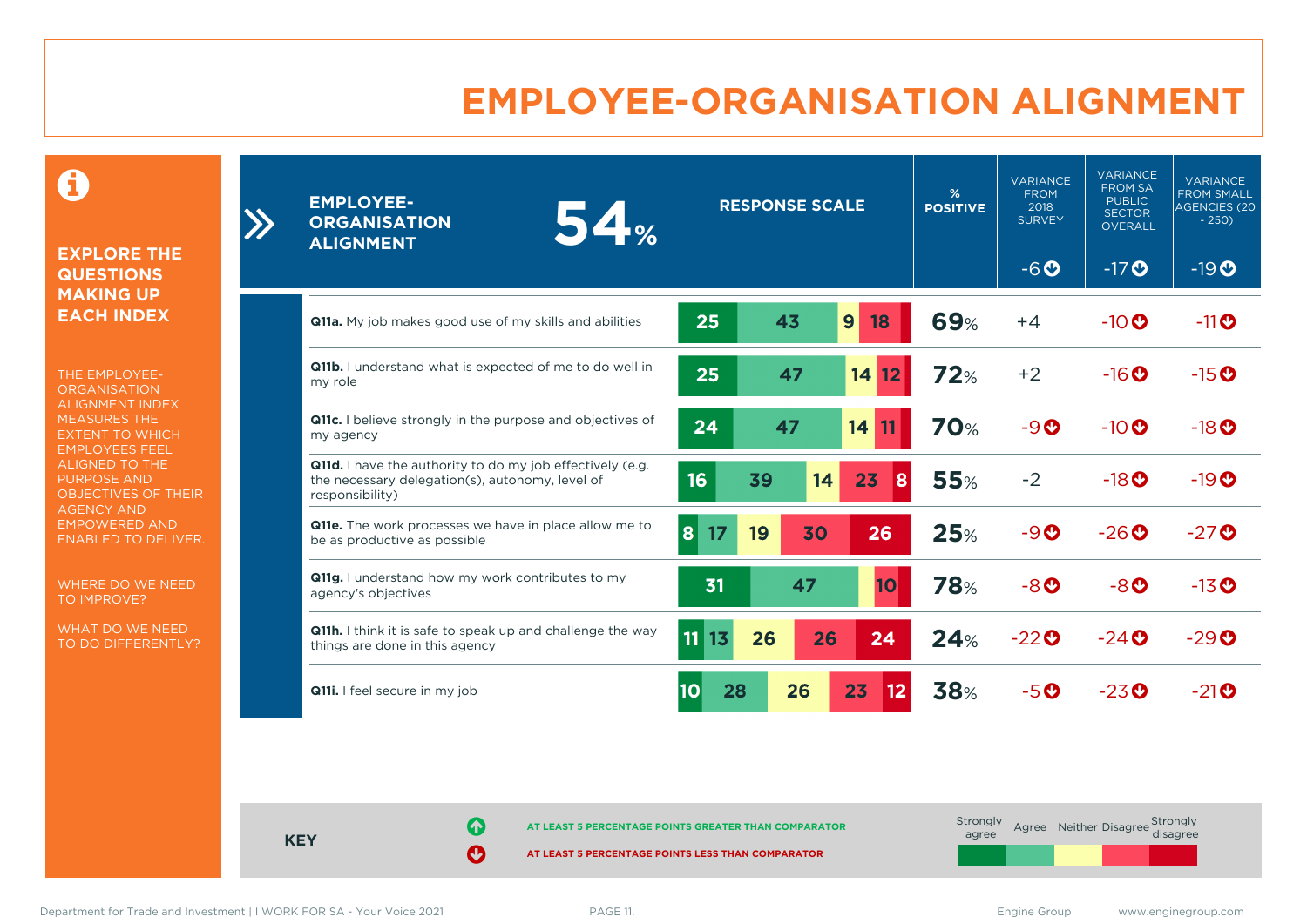# **CAREER AND WORKING CONDITIONS (EMPLOYER OF CHOICE)**

 $\mathbf \Omega$ 

#### **EXPLORE THE QUESTIONS MAKING UP EACH INDEX**

THE CAREER AND **WORKING** CONDITIONS INDEX INDICATES HOW SATISFIED PEOPLE ARE WITH THE CAREER AND **WORKING** CONDITIONS OF THE SOUTH AUSTRALIAN PUBLIC SECTOR.

LOOK AT HOW YOUR POSITIVE SCORE COMPARES TO THE AVAILABLE COMPARISONS.

| m | <b>CAREER AND WORKING</b><br>12%<br><b>CONDITIONS (EMPLOYER</b><br><b>OF CHOICE)</b>                                                                                           |                | <b>RESPONSE SCALE</b> |    |          | %<br><b>POSITIVE</b> | <b>VARIANCE</b><br><b>FROM</b><br>2018<br><b>SURVEY</b><br>$-9O$ | <b>VARIANCE</b><br><b>FROM SA</b><br><b>PUBLIC</b><br><b>SECTOR</b><br><b>OVERALL</b><br>$-14$ <b>O</b> | <b>VARIANCE</b><br><b>FROM SMALL</b><br><b>AGENCIES (20</b><br>$-250$<br>$-18$ <sup>O</sup> |
|---|--------------------------------------------------------------------------------------------------------------------------------------------------------------------------------|----------------|-----------------------|----|----------|----------------------|------------------------------------------------------------------|---------------------------------------------------------------------------------------------------------|---------------------------------------------------------------------------------------------|
|   | <b>Q11j.</b> I am fairly remunerated (e.g. salary, superannuation)<br>for the work that I do                                                                                   | 17             | 36                    | 23 | 16<br>8  | <b>53%</b>           | $-5o$                                                            | $-7o$                                                                                                   | $-3$                                                                                        |
|   | Q11k. I am satisfied with my non-monetary employment<br>conditions (e.g. leave, flexible work arrangements, other<br>benefits)                                                 | 14             | 40                    | 18 | 21<br>8  | 54%                  | $-19$ <sup><math>\odot</math></sup>                              | $-15$ <sup><math>\odot</math></sup>                                                                     | $-22$ <sup>O</sup>                                                                          |
|   | <b>Q111.</b> I am satisfied with the recognition I receive for doing<br>a good job                                                                                             | 12             | 33                    | 25 | 17<br>13 | 45%                  | $+1$                                                             | $-6$ $\odot$                                                                                            | $-16$ <sup>O</sup>                                                                          |
|   | Q11n. I am satisfied with my ability to access and use flexible<br>working arrangements (flexible hours of work, patterns of work,<br>locations of work or other arrangements) | 14             | 32                    | 21 | 13<br>20 | 46%                  | $-24$ $\odot$                                                    | $-16$ <sup>O</sup>                                                                                      | $-30$ <sup>O</sup>                                                                          |
|   | <b>Q14g.</b> I am satisfied with the opportunities available for<br>career development in my agency                                                                            | 16             | 31                    | 28 | 20       | 21%                  | $-3$                                                             | $-23$ <sup>O</sup>                                                                                      | $-20$ <sup>O</sup>                                                                          |
|   | Q16g. My agency provides opportunities for job mobility<br>(e.g. secondment and/or temporary transfers)                                                                        | $\overline{7}$ | 26                    | 34 | 19<br>14 | 33%                  | $-2$                                                             | $-19$ <sup><math>\odot</math></sup>                                                                     | $-17$ $\odot$                                                                               |

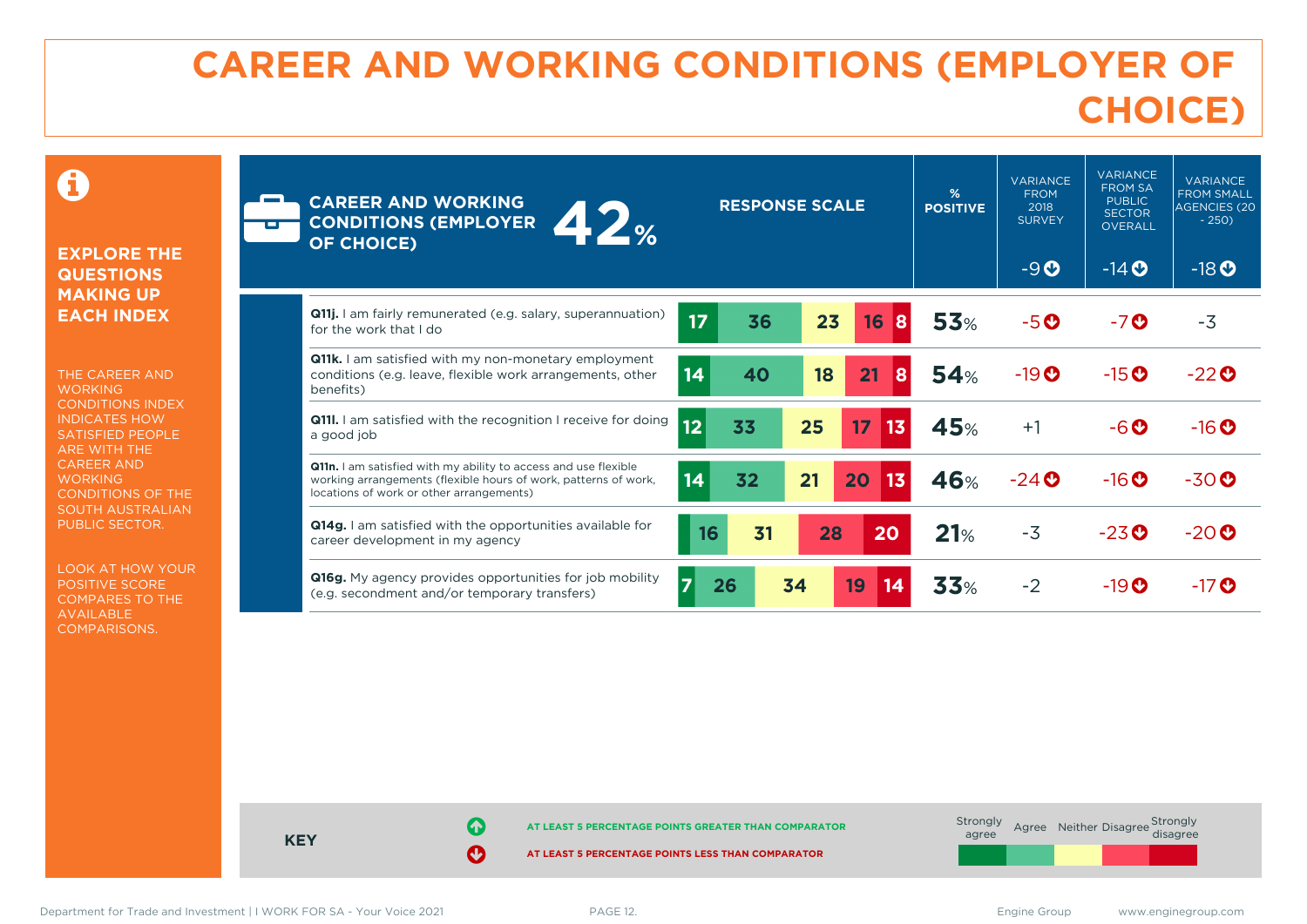### **EMPLOYEE WELLBEING**

0

#### **EXPLORE THE QUESTIONS MAKING UP EACH INDEX**

THE WELLBEING SCORE MEASURES THE EXTENT TO WHICH EMPLOYEES FEEL SUPPORTED IN MAINTAINING THEIR HEALTH AND WELLBEING.

LOOK AT HOW YOUR POSITIVE SCORE COMPARES TO THE AVAILABLE COMPARISONS.

| <b>59%</b><br><b>EMPLOYEE WELLBEING</b>                                                                       |                 | <b>RESPONSE SCALE</b> |    |                       | %<br><b>POSITIVE</b> | <b>VARIANCE</b><br><b>FROM</b><br>2018<br><b>SURVEY</b> | <b>VARIANCE</b><br><b>FROM SA</b><br><b>PUBLIC</b><br><b>SECTOR</b><br><b>OVERALL</b> | <b>VARIANCE</b><br><b>FROM SMALL</b><br><b>AGENCIES (20)</b><br>$-250$ |
|---------------------------------------------------------------------------------------------------------------|-----------------|-----------------------|----|-----------------------|----------------------|---------------------------------------------------------|---------------------------------------------------------------------------------------|------------------------------------------------------------------------|
|                                                                                                               |                 |                       |    |                       |                      | $+6$ $\odot$                                            | $-2$                                                                                  | $-12$ <b>O</b>                                                         |
| <b>Q11f.</b> I am provided with the tools and equipment to do<br>my job safely                                | 28              |                       | 53 | 15 <sub>15</sub>      | 81%                  | $-1$                                                    | $+7$                                                                                  | $-5o$                                                                  |
| Q12d. My workgroup has the tools and resources to<br>perform well                                             | 13              | 38                    | 27 | 18                    | <b>50%</b>           | $+9$                                                    | $-9O$                                                                                 | $-16o$                                                                 |
| <b>Q17a.</b> I am satisfied with the policies/practices in place to<br>help me manage my health and wellbeing | $\overline{10}$ | 52                    | 19 | 1010                  | 62%                  | $+16$ $\odot$                                           | $+1$                                                                                  | $-9O$                                                                  |
| <b>Q17b.</b> I think my agency cares about my health and<br>wellbeing                                         | 11              | 36                    | 23 | 17 <sup>2</sup><br>43 | <b>47%</b>           | $+2$                                                    | $-7o$                                                                                 | $-21$ <sup>O</sup>                                                     |
| <b>Q17d.</b> I am able to strike the right balance between my<br>work and home life                           | 10              | 45                    | 15 | 20                    | <b>55%</b>           | $+7$ <sup>O</sup>                                       | O                                                                                     | -70                                                                    |



Department for Trade and Investment | I WORK FOR SA - Your Voice 2021 PAGE 13. PAGE 13.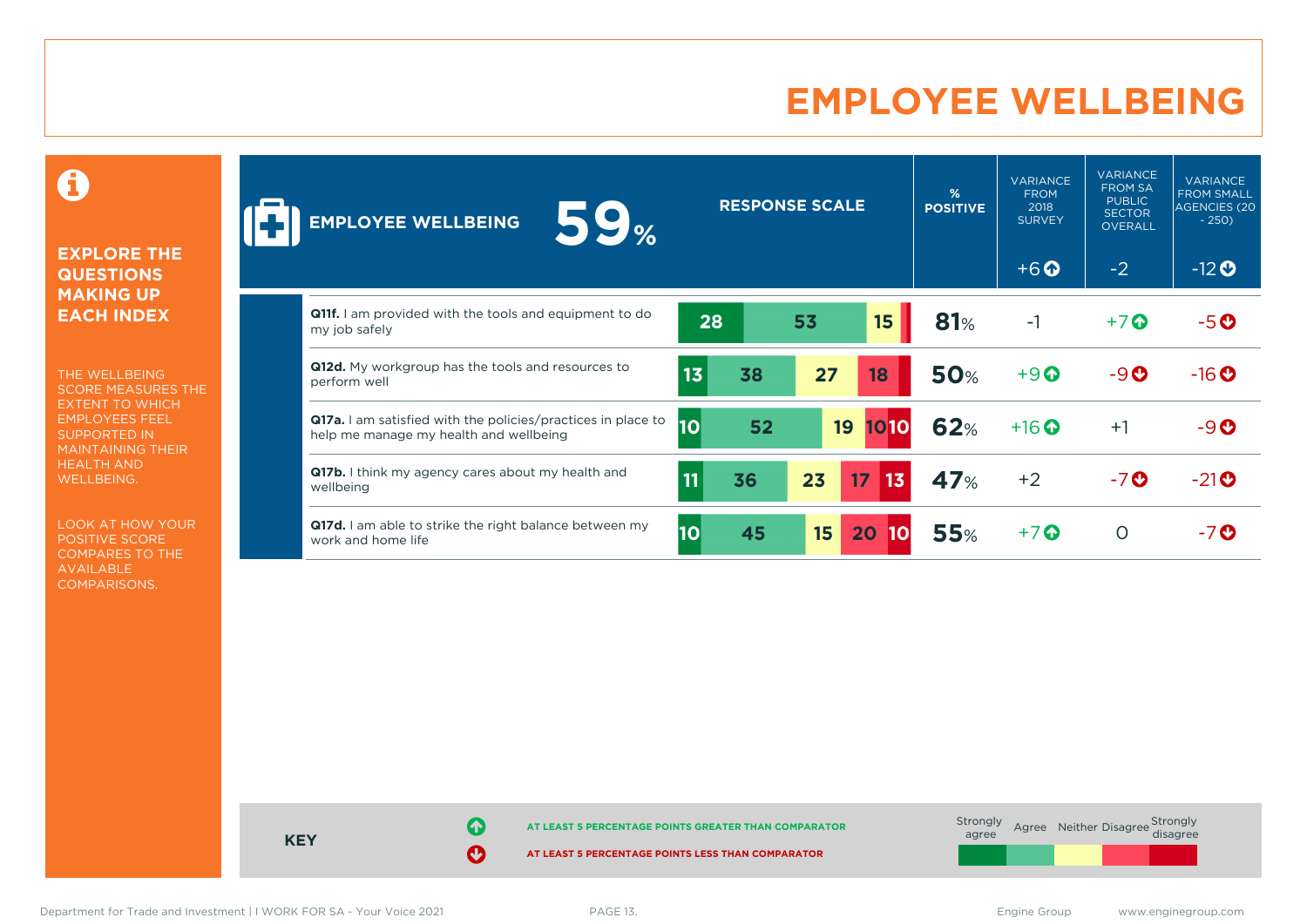### **OPEN COMMENTS**

### Ô

**WHAT ARE YOUR PEOPLE SAYING ABOUT THEIR WORKING EXPERIENCES?**

THE COMMENTS WERE GROUPED INTO THEMES.

THE BAR CHART SHOWS THE TOP 5 THEMES, TO GIVE YOU AN IDEA OF WHERE TO FOCUS.

REVIEW THESE COMMENT THEMES IN THE CONTEXT OF YOUR RESULTS - HOW DO THEY REINFORCE OR PROVIDE ADDITIONAL CONTEXT TO YOUR **RESULTS?** 

# **'What is the one thing the South Australian Public Sector is doing really well?'**

#### **YOUR TOP 5 THEMES:**

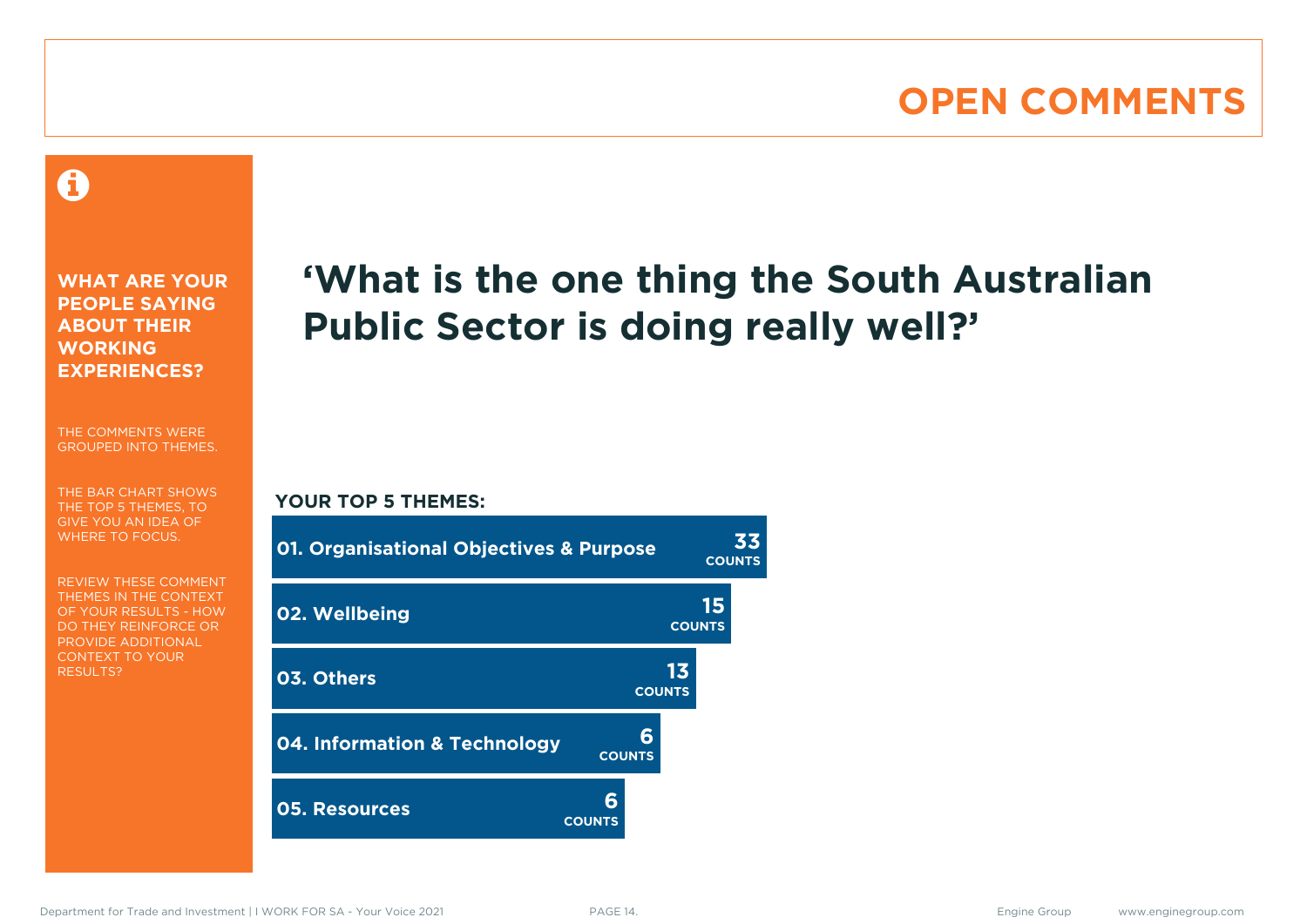### **OPEN COMMENTS**

A

**WHAT ARE YOUR PEOPLE SAYING ABOUT THEIR WORKING EXPERIENCES?**

THE COMMENTS WERE GROUPED INTO THEMES.

THE BAR CHART SHOWS THE TOP 5 THEMES, TO GIVE YOU AN IDEA OF WHERE TO FOCUS.

REVIEW THESE COMMENT THEMES IN THE CONTEXT OF YOUR RESULTS - HOW DO THEY REINFORCE OR PROVIDE ADDITIONAL CONTEXT TO YOUR **RESULTS?** 

# **'What is the most important issue that needs to be addressed across the South Australian Public Sector?'**

**YOUR TOP 5 THEMES:**

| <b>01. Organisational Objectives &amp; Purpose</b>   |                     |                     | <b>COUNTS</b> |
|------------------------------------------------------|---------------------|---------------------|---------------|
| 02. Wellbeing                                        |                     | 24<br><b>COUNTS</b> |               |
| <b>03. Teamwork &amp; Interpersonal</b>              |                     | 23<br><b>COUNTS</b> |               |
| 04. Line Management and<br><b>General Management</b> | 17<br><b>COUNTS</b> |                     |               |
| <b>05. Equality and Fair</b><br><b>Treatment</b>     | 13<br><b>COUNTS</b> |                     |               |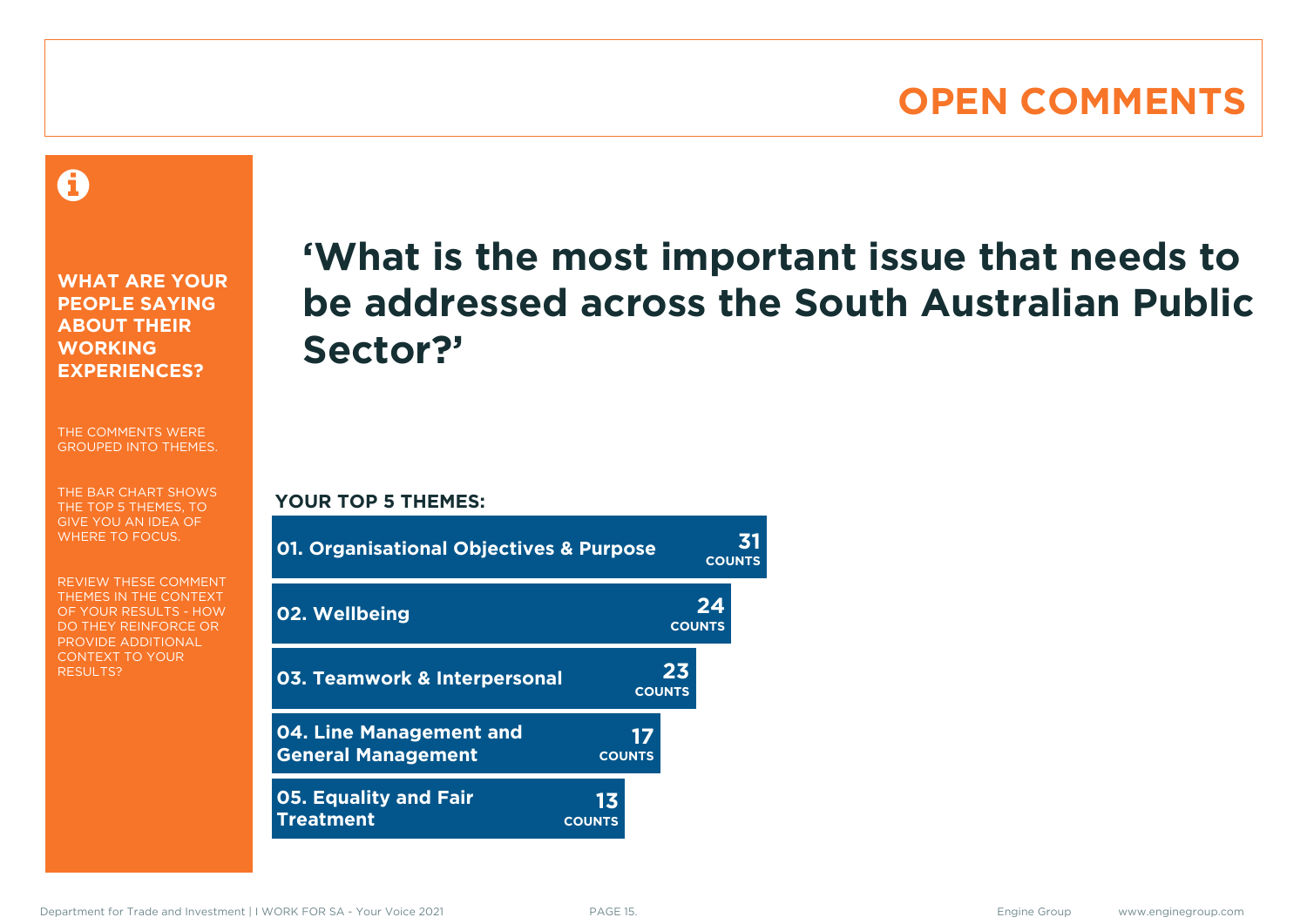### **OTHER QUESTIONS**

0

THESE PAGES SHOW ADDITIONAL QUESTIONS THAT WERE ASKED OF ALL PUBLIC SECTOR EMPLOYEES, THAT ARE NOT INCLUDED IN THE SURVEY INDICES SHOWN ON THE PREVIOUS PAGES.

THE RESULTS OUTLINE THE PROPORTION OF COLLEAGUES RESPONDING **POSITIVELY** (STRONGLY AGREE + AGREE), NEUTRALLY (NEITHER AGREE NOR DISAGREE) OR NEGATIVELY (DISAGREE + STRONGLY DISAGREE).

REVIEW THESE QUESTIONS FOR ADDITIONAL CONTEXT AND INSIGHTS THAT MAY WARRANT FURTHER INVESTIGATION OR ACTION.

|                                                                                                                                                                                       | <b>RESPONSE SCALE</b>       | %<br><b>POSITIVE</b>          | <b>VARIANCE</b><br><b>FROM</b><br>2018<br><b>SURVEY</b> | <b>VARIANCE</b><br><b>FROM SA</b><br><b>PUBLIC</b><br><b>SECTOR</b><br><b>OVERALL</b> | <b>VARIANCE</b><br><b>FROM SMALL</b><br><b>AGENCIES (20</b><br>$-250$ |
|---------------------------------------------------------------------------------------------------------------------------------------------------------------------------------------|-----------------------------|-------------------------------|---------------------------------------------------------|---------------------------------------------------------------------------------------|-----------------------------------------------------------------------|
| Q11m. I am happy to go the 'extra mile' at work when<br>required                                                                                                                      | 9<br>36<br>46               | 82%                           | $-12$ <sup>O</sup>                                      | $-3$                                                                                  | $-8o$                                                                 |
| Q13g. My manager takes appropriate action to address<br>underperformance within my workgroup                                                                                          | 21<br>23<br>35<br>15        | <b>56%</b>                    |                                                         | $+3$                                                                                  | $-2$                                                                  |
| Q15d. I feel senior managers in my agency actively<br>engage with employees                                                                                                           | 9<br>31<br>28<br>21         | 41%<br>11                     |                                                         | $-4$                                                                                  | $-18$ <sup>O</sup>                                                    |
| Q16c. When things go wrong, my agency uses this as an<br>opportunity to review, learn, and improve the management of<br>similar risks                                                 | 9<br>30<br>29<br>21         | <b>38%</b><br>12              | $+1$                                                    | $-19O$                                                                                | $-23o$                                                                |
| Q16d. My agency is committed to creating a diverse workforce<br>(e.g. gender, age, cultural and linguistic background, disability,<br>Aboriginal and Torres Strait Islander, LGBTIQ+) | 16<br>42<br>30              | <b>58%</b><br>7               | $+13$ <sup>O</sup>                                      | $-10$ <sup>O</sup>                                                                    | $-11$ <sup>O</sup>                                                    |
| Q16e. Personal background is not a barrier to success in my<br>agency (e.g. cultural background, age, disability, sexual<br>orientation, gender etc.)                                 | 20<br>39<br>26              | <b>59%</b><br>10 <sub>l</sub> | $+10$ $\odot$                                           | $-11$ <sup>O</sup>                                                                    | $-13$ <sup>O</sup>                                                    |
| Q16h. I am confident in relating my agency's<br>Reconciliation Action Plan to my work                                                                                                 | 12 <sub>2</sub><br>35<br>38 | 46%<br>7<br>9                 |                                                         | $+2$                                                                                  | $+2$                                                                  |
| Q16i. I am satisfied with the cultural learning<br>opportunities within my agency                                                                                                     | 11<br>36<br>36              | 47%<br>11                     |                                                         | $-9$ $\odot$                                                                          | $-3$                                                                  |
| Q17c. I feel the level of stress in my job is appropriate                                                                                                                             | 25<br>23<br>9<br>32         | 41%<br>12                     |                                                         | $-3$                                                                                  | $-14$ $\odot$                                                         |

**KEY**

**AT LEAST 5 PERCENTAGE POINTS GREATER THAN COMPARATOR** 

| Strongly<br>agree |  | Agree Neither Disagree Strongly<br>disagree |
|-------------------|--|---------------------------------------------|
|                   |  |                                             |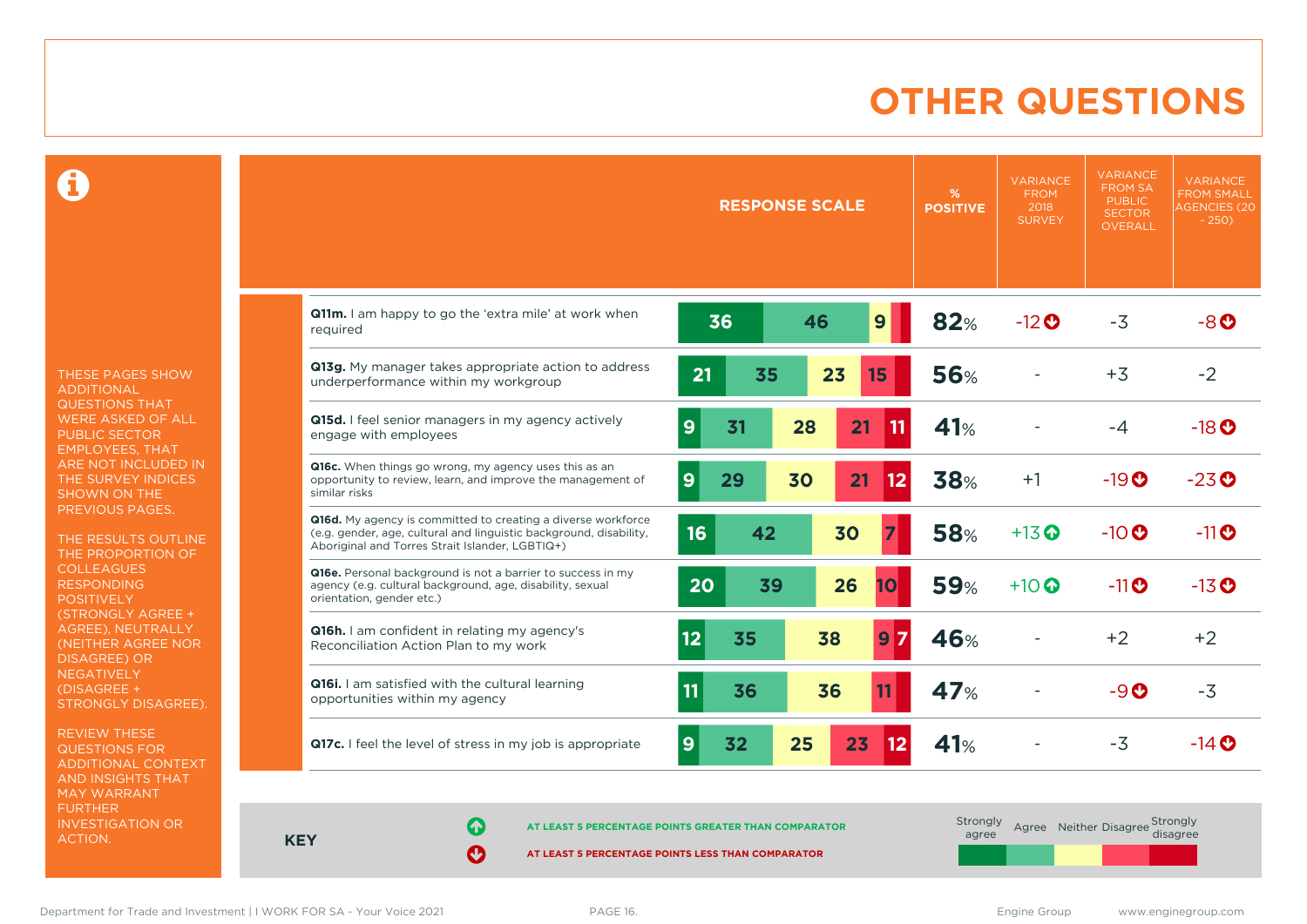### **OTHER QUESTIONS**

Ô

THESE PAGES SHOW ADDITIONAL QUESTIONS THAT WERE ASKED OF ALL PUBLIC SECTOR EMPLOYEES, THAT ARE NOT INCLUDED IN THE SURVEY INDICES SHOWN ON THE PREVIOUS PAGES.

THE RESULTS OUTLINE THE PROPORTION OF **COLLEAGUES** RESPONDING POSITIVELY (STRONGLY AGREE + AGREE), NEUTRALLY (NEITHER AGREE NOR **NEGATIVELY** (DISAGREE + STRONGLY DISAGREE).

REVIEW THESE QUESTIONS FOR ADDITIONAL CONTEXT AND INSIGHTS THAT MAY WARRANT FURTHER INVESTIGATION OR ACTION.

|                                                                                                          |          | <b>RESPONSE SCALE</b> |                  | %<br><b>POSITIVE</b> | <b>VARIANCE</b><br><b>FROM</b><br>2018<br><b>SURVEY</b> | <b>VARIANCE</b><br><b>FROM SA</b><br><b>PUBLIC</b><br><b>SECTOR</b><br><b>OVERALL</b> | <b>VARIANCE</b><br><b>FROM SMALL</b><br><b>AGENCIES (20</b><br>$-250$           |
|----------------------------------------------------------------------------------------------------------|----------|-----------------------|------------------|----------------------|---------------------------------------------------------|---------------------------------------------------------------------------------------|---------------------------------------------------------------------------------|
| Q17e. I feel comfortable discussing my mental health and<br>wellbeing with my manager                    | 12<br>35 | 17                    | 19<br>18         | 47%                  |                                                         | -60                                                                                   | $-15$ <sup>O</sup>                                                              |
| Q20a. I feel a connection with the public sector values                                                  | 25       | 47                    | 21               | <b>72%</b>           |                                                         | $-2$                                                                                  | $-8o$                                                                           |
| Q20b. In my workgroup our everyday actions are guided<br>by the Public Sector Values                     | 21       | 38                    | 23<br>12         | <b>60%</b>           |                                                         | $-5o$                                                                                 | $-7o$                                                                           |
| Q28. I believe action will be taken on the results from this<br>survey by the sector                     | 8<br>29  | 37                    | 14<br> 12        | 37%                  | $+6$ <sup>O</sup>                                       | $+3$                                                                                  | $-5o$                                                                           |
| Q29. I believe action will be taken on the results from this<br>survey by my agency                      | 8 <br>19 | 25<br>23              | 25               | 27%                  |                                                         | $-8$ $O$                                                                              | $-20o$                                                                          |
| <b>RESPONSE SCALE</b>                                                                                    |          |                       | <b>RESPONSES</b> | %                    | <b>VARIANCE</b><br><b>FROM</b><br>2018<br><b>SURVEY</b> | <b>VARIANCE</b><br><b>FROM SA</b><br><b>PUBLIC SECTOR</b><br><b>OVERALL</b>           | <b>VARIANCE</b><br><b>FROM</b><br><b>SMALL</b><br><b>AGENCIES (20 -</b><br>250) |
| <b>Q14a.</b> I have a current performance and development plan that<br>sets out my individual objectives |          |                       | 106              |                      |                                                         |                                                                                       |                                                                                 |

| sets out my marviagar objectives |    |                                                      |     |                                     |                                 |              |
|----------------------------------|----|------------------------------------------------------|-----|-------------------------------------|---------------------------------|--------------|
| Yes                              |    | 89                                                   | 84% | $+21$ <sup><math>\odot</math></sup> | $+5$ <sup>O</sup>               | $+9$ $\odot$ |
| <b>No</b>                        |    | 17                                                   | 16% | $-21$ <sup>O</sup>                  | $-5o$                           | $-9O$        |
|                                  |    |                                                      |     |                                     |                                 |              |
|                                  |    |                                                      |     |                                     |                                 |              |
| <b>KEY</b>                       | GY | AT LEAST 5 PERCENTAGE POINTS GREATER THAN COMPARATOR |     | Strongly<br>agree                   | Agree Neither Disagree Strongly |              |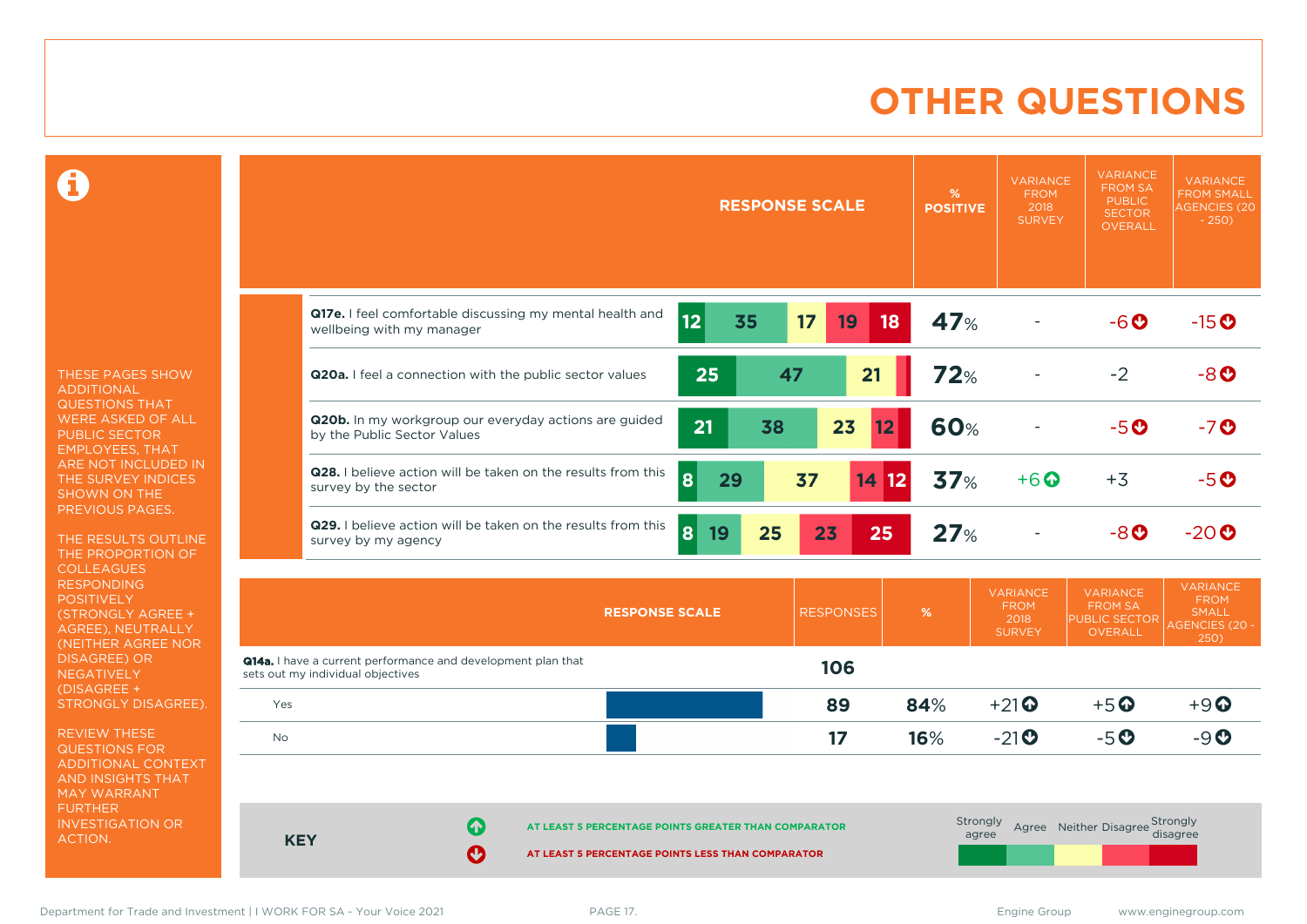### **COVID-19**

 $\mathbf \Omega$ 

THE 2021 SURVEY ASKED QUESTIONS ABOUT HOW EFFECTIVELY AGENCIES MANAGED THE CHANGES REQUIRED AS A RESULT OF COVID-19.

REVIEW THE RESULTS AND IDENTIFY SPECIFIC AREAS OF ACTION THAT MAY BE REQUIRED AS A RESULT - WHAT DO YOU NEED TO FOCUS ON FOR IMPROVEMENT?

REFLECT ON THIS INFORMATION TO UNDERSTAND HOW EMPLOYEES FEEL YOUR AGENCY WAS ABLE TO RAPIDLY ADAPT TO THE COVID-19 SITUATION. THIS CAN BE USED TO INFORM FUTURE ACTIONS REQUIRED WHEN OUR EXTERNAL **CIRCUMSTANCES** CHANGE.

|            |                                                                                                                                                                                                        |    | <b>RESPONSE SCALE</b> |                  | %<br><b>POSITIVE</b> | <b>VARIANCE</b><br><b>FROM</b><br>2018<br><b>SURVEY</b> | <b>VARIANCE</b><br><b>FROM SA</b><br><b>PUBLIC</b><br><b>SECTOR</b><br><b>OVERALL</b> | <b>VARIANCE</b><br><b>FROM SMALL</b><br><b>AGENCIES (20)</b><br>$-250$          |
|------------|--------------------------------------------------------------------------------------------------------------------------------------------------------------------------------------------------------|----|-----------------------|------------------|----------------------|---------------------------------------------------------|---------------------------------------------------------------------------------------|---------------------------------------------------------------------------------|
|            |                                                                                                                                                                                                        |    |                       |                  |                      |                                                         |                                                                                       |                                                                                 |
|            | Q18a. I believe my agency provided sufficient resources and<br>arrangements to help me feel safe (e.g. physical distancing<br>measures, working from home arrangements, face masks, hand<br>sanitiser) | 20 | 57                    | 12               | 77%                  |                                                         | $\circ$                                                                               | $-11$ <sup>O</sup>                                                              |
|            | Q18b. My manager provided me with sufficient direction<br>about my priorities                                                                                                                          | 21 | 55                    | 14               | <b>76%</b>           |                                                         | $+4$                                                                                  | $-2$                                                                            |
|            | <b>Q18c.</b> I was satisfied with the communications I received<br>from senior managers about changes impacting my work                                                                                | 14 | 53                    | 21               | <b>67%</b>           |                                                         | $+1$                                                                                  | $-8o$                                                                           |
|            | Q18d. During this time, I felt that my manager cared about my<br>wellbeing (if you have more than one manager, consider the<br>manager who you report to most frequently)                              | 21 | 48                    | 20               | <b>69%</b>           |                                                         | $-2$                                                                                  | $-10$ <sup>O</sup>                                                              |
|            | Q18e. I felt that my workgroup went the extra mile to<br>support each other                                                                                                                            | 22 | 49                    | 21               | 71%                  |                                                         | $-3$                                                                                  | $-6o$                                                                           |
|            | <b>RESPONSE SCALE</b>                                                                                                                                                                                  |    |                       | <b>RESPONSES</b> | %                    | <b>VARIANCE</b><br><b>FROM</b><br>2018<br><b>SURVEY</b> | <b>VARIANCE</b><br><b>FROM SA</b><br>PUBLIC SECTOR<br><b>OVERALL</b>                  | <b>VARIANCE</b><br><b>FROM</b><br><b>SMALL</b><br><b>AGENCIES (20 -</b><br>250) |
|            | <b>Q18f.</b> Were you mobilised to another agency or another role<br>within your agency because of COVID-19 requirements?                                                                              |    |                       | 113              |                      |                                                         |                                                                                       |                                                                                 |
| Yes        |                                                                                                                                                                                                        |    |                       | 6                | 5%                   |                                                         | $-3$                                                                                  | $-3$                                                                            |
| No         |                                                                                                                                                                                                        |    |                       | 104              | 92%                  |                                                         | $+3$                                                                                  | $+3$                                                                            |
| Not sure   |                                                                                                                                                                                                        |    |                       | 3                | 3%                   | $\overline{\phantom{a}}$                                | $\circ$                                                                               | $\circ$                                                                         |
| <b>KEY</b> | Q<br>AT LEAST 5 PERCENTAGE POINTS GREATER THAN COMPARATOR<br>Ø<br>AT LEAST 5 PERCENTAGE POINTS LESS THAN COMPARATOR                                                                                    |    |                       |                  | Strongly<br>agree    |                                                         | Agree Neither Disagree Strongly                                                       | disagree                                                                        |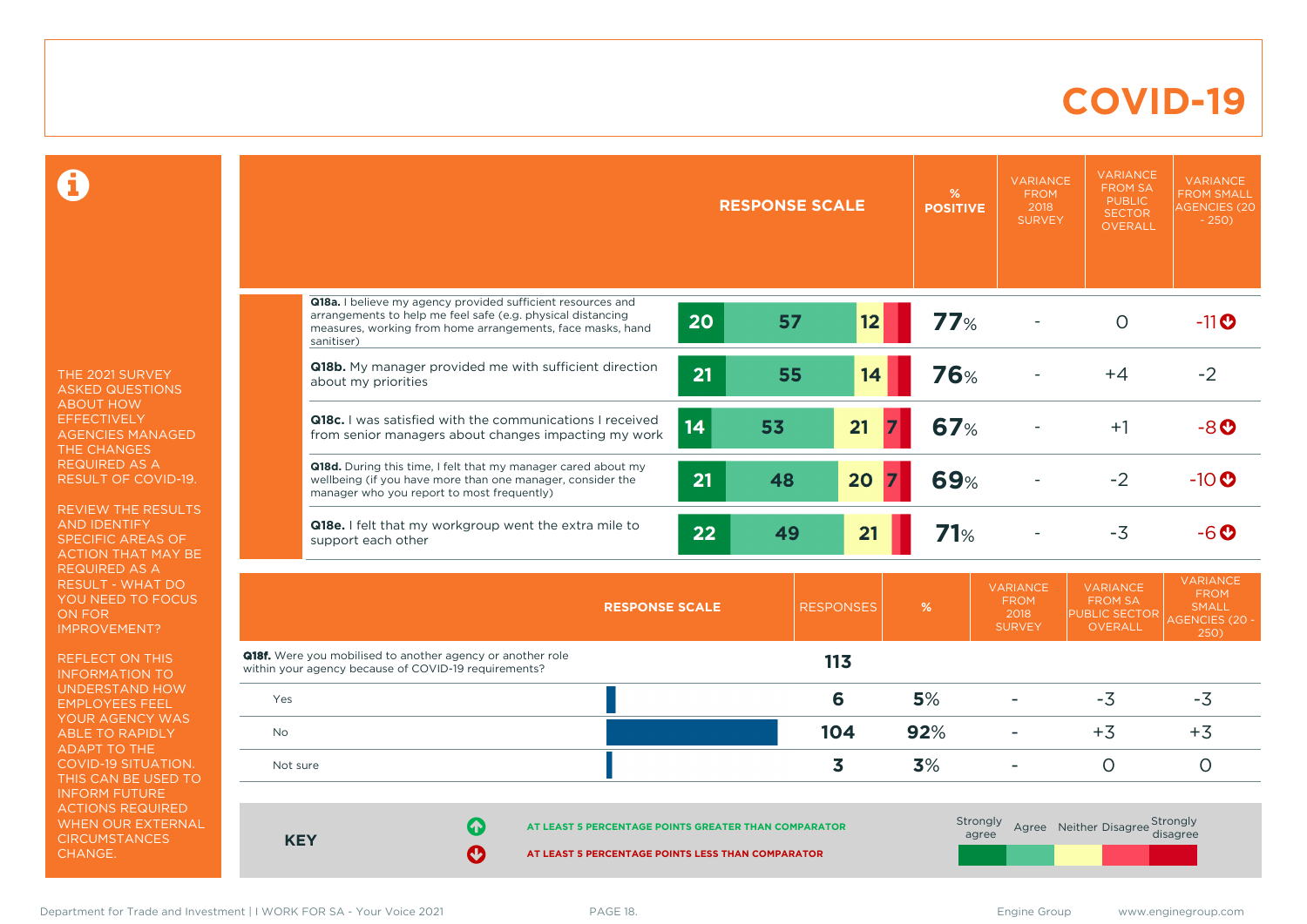0

THESE QUESTIONS GIVE YOU VALUABLE INSIGHT INTO THE REASONS YOUR EMPLOYEES JOINED THE PUBLIC SECTOR, AND THEIR REASONS FOR WANTING TO STAY OR LEAVE.

WHAT DOES THIS TELL YOU ABOUT YOUR CURRENT EMPLOYEE VALUE PROPOSITION?

IS THERE ROOM FOR IMPROVEMENT?

|                                                                                                       | <b>RESPONSE SCALE</b> | <b>RESPONSES</b> | %   | <b>VARIANCE</b><br><b>FROM</b><br>2018<br><b>SURVEY</b> | <b>VARIANCE</b><br><b>FROM SA</b><br><b>PUBLIC SECTOR</b><br><b>OVERALL</b> | <b>VARIANCE</b><br><b>FROM</b><br><b>SMALL</b><br><b>AGENCIES (20 -</b><br>250) |
|-------------------------------------------------------------------------------------------------------|-----------------------|------------------|-----|---------------------------------------------------------|-----------------------------------------------------------------------------|---------------------------------------------------------------------------------|
| <b>Q21.</b> Which of the following describes why you joined the public<br>sector? [Multiple Response] |                       | 318              |     |                                                         |                                                                             |                                                                                 |
| Type of work offered                                                                                  |                       | 60               | 19% | $+19$ <sup>O</sup>                                      | $-2$                                                                        | $-3$                                                                            |
| Job security and stability                                                                            |                       | 66               | 21% | $+4$                                                    | $+1$                                                                        | $+4$                                                                            |
| Service to the general public                                                                         |                       | 47               | 15% | $+15$ <sup>O</sup>                                      | $-1$                                                                        | $+1$                                                                            |
| T The work aligned with my job skills/experience                                                      |                       | 79               | 25% | $+13$ <sup>O</sup>                                      | $+5$ <sup>O</sup>                                                           | $+2$                                                                            |
| The department I work for                                                                             |                       | 22               | 7%  | $-7o$                                                   | $\circ$                                                                     | $-1$                                                                            |
| Geographical location                                                                                 |                       | 17               | 5%  | $-15o$                                                  | $-2$                                                                        | $-1$                                                                            |
| Remuneration                                                                                          |                       | 1 <sub>3</sub>   | 4%  | $\circ$                                                 | $-1$                                                                        | $-1$                                                                            |
| Workplace culture                                                                                     |                       | 11               | 3%  | $-1$                                                    | $-1$                                                                        | $-1$                                                                            |
| Other                                                                                                 |                       | 3                | 1%  | $-2$                                                    | $-1$                                                                        | $-1$                                                                            |
| <b>Q22.</b> Which of the following statements best reflect your<br>working life intentions?           |                       | 113              |     |                                                         |                                                                             |                                                                                 |
| I want to stay in my agency long-term                                                                 |                       | 52               | 46% |                                                         | $-30o$                                                                      | $-24$                                                                           |
| I want to leave my agency but stay in the public sector                                               |                       | 41               | 36% | ۰                                                       | $+20$                                                                       | $+16$ <sup>O</sup>                                                              |
| I want to leave the public sector                                                                     |                       | 20               | 18% |                                                         | $+10$ <sup>O</sup>                                                          | $+9$ <sup><math>\odot</math></sup>                                              |

**KEY** 

**TEXT CHANGE SINCE 2018 SURVEY**

**AT LEAST 5 PERCENTAGE POINTS GREATER THAN COMPARATOR**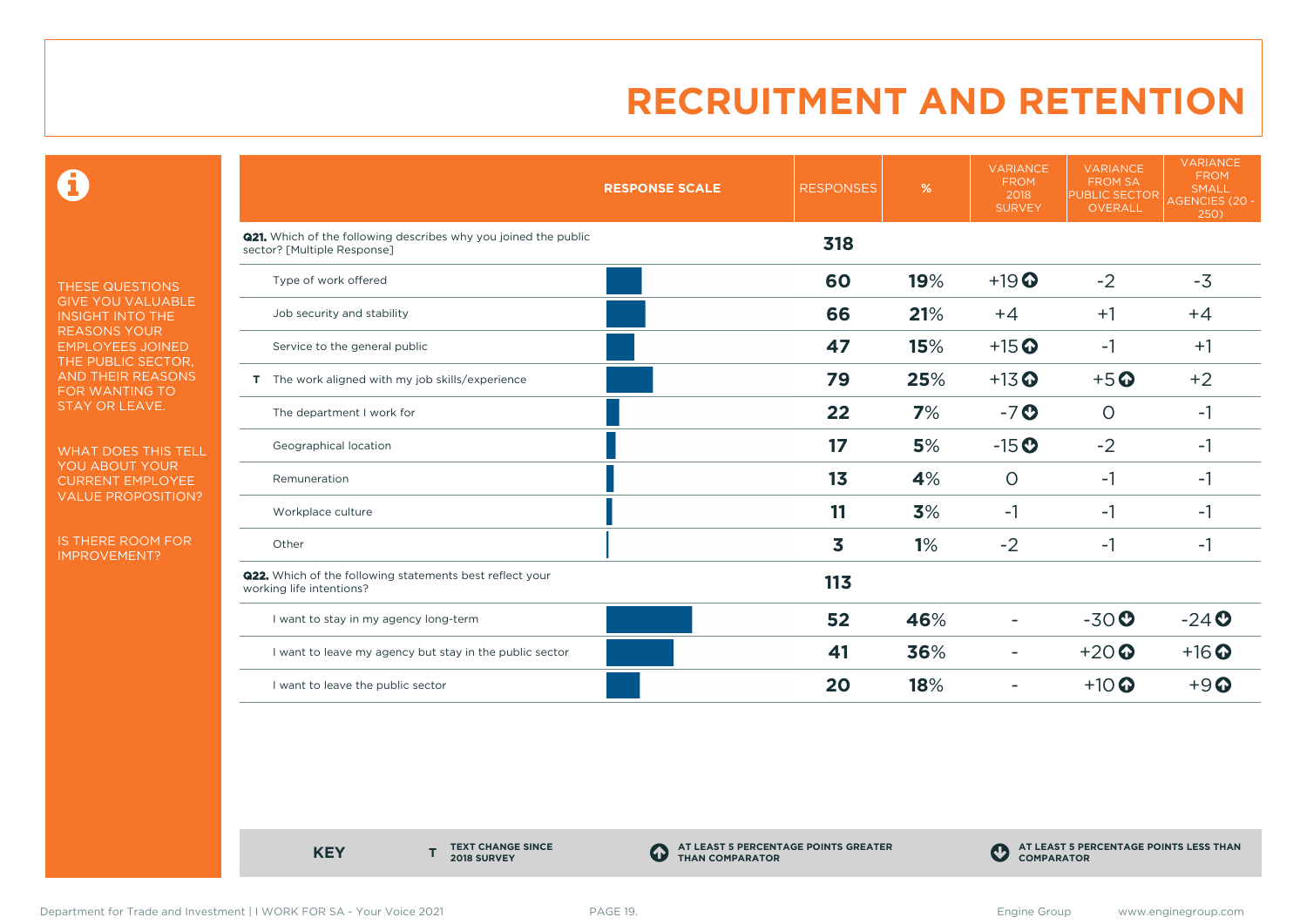$\mathbf \Theta$ 

THESE QUESTIONS GIVE YOU VALUABLE INSIGHT INTO THE REASONS YOUR EMPLOYEES JOINED THE PUBLIC SECTOR, AND THEIR REASONS FOR WANTING TO STAY OR LEAVE.

WHAT DOES THIS TELL YOU ABOUT YOUR CURRENT EMPLOYEE VALUE PROPOSITION?

IS THERE ROOM FOR IMPROVEMENT?

|                                                                                                 | <b>RESPONSE SCALE</b> | <b>RESPONSES</b> | %   | <b>VARIANCE</b><br><b>FROM</b><br>2018<br><b>SURVEY</b> | <b>VARIANCE</b><br><b>FROM SA</b><br>PUBLIC SECTOR<br>OVERALL | <b>VARIANCE</b><br><b>FROM</b><br><b>SMALL</b><br>AGENCIES (20 -<br>250) |
|-------------------------------------------------------------------------------------------------|-----------------------|------------------|-----|---------------------------------------------------------|---------------------------------------------------------------|--------------------------------------------------------------------------|
| Q23a. Which of the following describes your reasons for<br>wanting to stay? [Multiple Response] |                       | 213              |     |                                                         |                                                               |                                                                          |
| Long term career progression                                                                    |                       | 14               | 7%  |                                                         | $-1$                                                          | $+1$                                                                     |
| Type of work offered                                                                            |                       | 38               | 18% |                                                         | $+5o$                                                         | $+5o$                                                                    |
| <b>Employment conditions</b>                                                                    |                       | 25               | 12% | -                                                       | $+2$                                                          | $+2$                                                                     |
| Job security and stability                                                                      |                       | 29               | 14% |                                                         | $\circ$                                                       | $+3$                                                                     |
| Service to the general public                                                                   |                       | 18               | 8%  |                                                         | $-2$                                                          | $\circ$                                                                  |
| The work aligns with my job skills/experience                                                   |                       | 41               | 19% |                                                         | $+6$ <sup>O</sup>                                             | $+5o$                                                                    |
| The department I work for                                                                       |                       | 11               | 5%  | -                                                       | $-2$                                                          | $-3$                                                                     |
| Geographical location                                                                           |                       | 3                | 1%  |                                                         | $-4$                                                          | $-3$                                                                     |
| Remuneration                                                                                    |                       | 5                | 2%  |                                                         | $-2$                                                          | $-2$                                                                     |
| Workplace culture                                                                               |                       | 5                | 2%  | -                                                       | $-3$                                                          | $-4$                                                                     |
| Confidence in immediate manager                                                                 |                       | 19               | 9%  |                                                         | $+2$                                                          | $+1$                                                                     |
| Confidence in senior management                                                                 |                       | 3                | 1%  |                                                         | $-2$                                                          | $-4$                                                                     |
| Other                                                                                           |                       | $\overline{2}$   | 1%  |                                                         | $\circ$                                                       | $\circ$                                                                  |
|                                                                                                 |                       |                  |     |                                                         |                                                               |                                                                          |

**KEY C** 

**AT LEAST 5 PERCENTAGE POINTS GREATER THAN COMPARATOR**



Department for Trade and Investment | I WORK FOR SA - Your Voice 2021 PAGE 20. PAGE 20.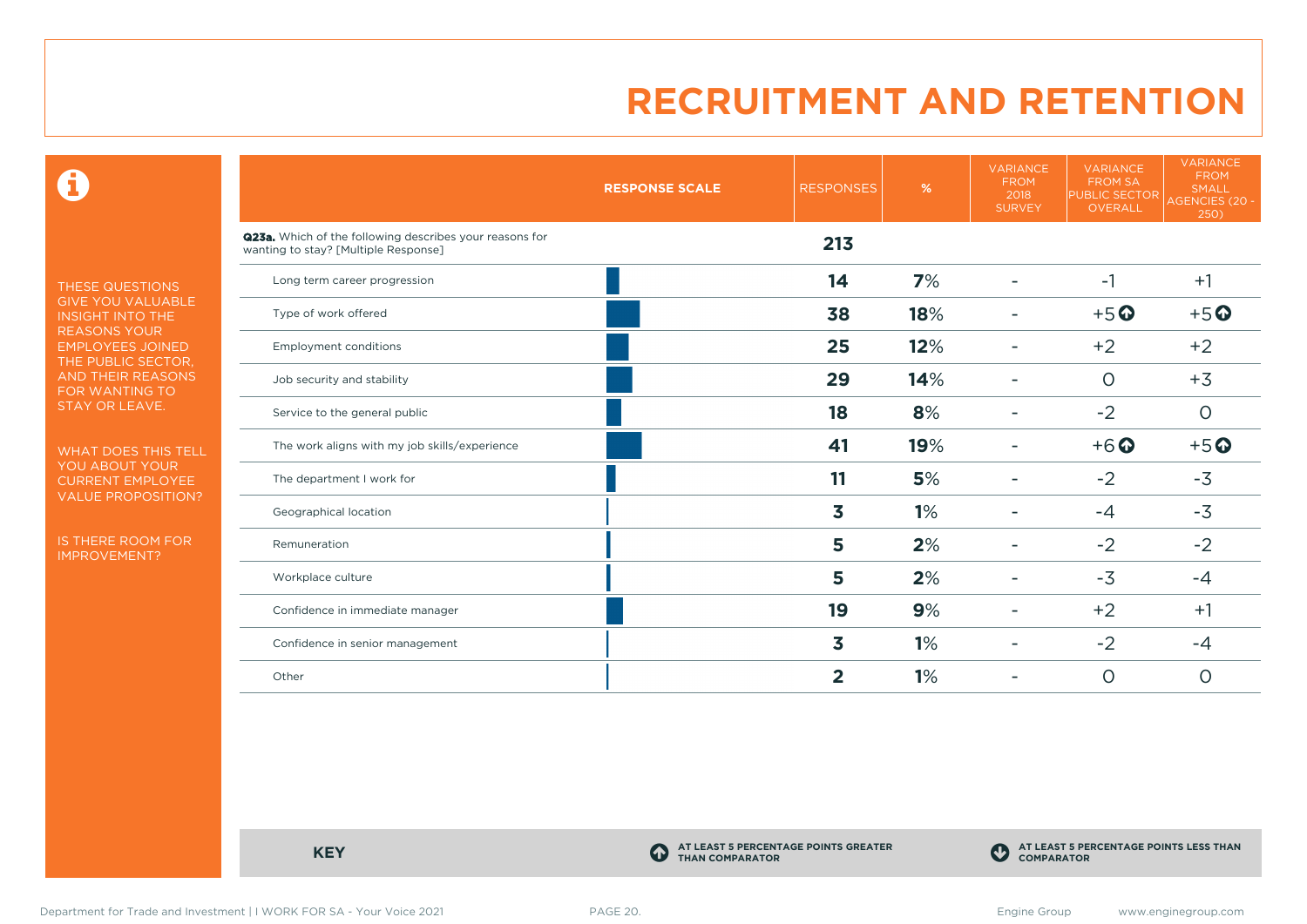$\mathbf \Theta$ 

THESE QUESTIONS GIVE YOU VALUABLE INSIGHT INTO THE REASONS YOUR EMPLOYEES JOINED THE PUBLIC SECTOR, AND THEIR REASONS FOR WANTING TO STAY OR LEAVE.

WHAT DOES THIS TELL YOU ABOUT YOUR CURRENT EMPLOYEE VALUE PROPOSITION?

IS THERE ROOM FOR IMPROVEMENT?

|                                                                                 | <b>RESPONSE SCALE</b> | <b>RESPONSES</b> | %   | <b>VARIANCE</b><br><b>FROM</b><br>2018<br><b>SURVEY</b> | <b>VARIANCE</b><br><b>FROM SA</b><br><b>PUBLIC SECTOR</b><br><b>OVERALL</b> | VARIANCE<br><b>FROM</b><br><b>SMALL</b><br>AGENCIES (20 -<br>250) |
|---------------------------------------------------------------------------------|-----------------------|------------------|-----|---------------------------------------------------------|-----------------------------------------------------------------------------|-------------------------------------------------------------------|
| <b>Q23b.</b> Which of the following best describes when you intend to<br>leave? |                       | 60               |     |                                                         |                                                                             |                                                                   |
| I want to leave within 12 months                                                |                       | 34               | 57% | $\overline{\phantom{a}}$                                | $+17$ $\odot$                                                               | $+8$ <sup>O</sup>                                                 |
| I want to leave within 1-2 years                                                |                       | 15               | 25% | ۰                                                       | $-2$                                                                        | $-2$                                                              |
| I want to leave within 2-5 years                                                |                       | 11               | 18% | ۰                                                       | $-5o$                                                                       |                                                                   |
| I want to leave within 5+ years                                                 |                       | O                | 0%  | ۰                                                       | $-10$ $\odot$                                                               | $-5$ $\odot$                                                      |

**KEY C** 

**AT LEAST 5 PERCENTAGE POINTS GREATER THAN COMPARATOR**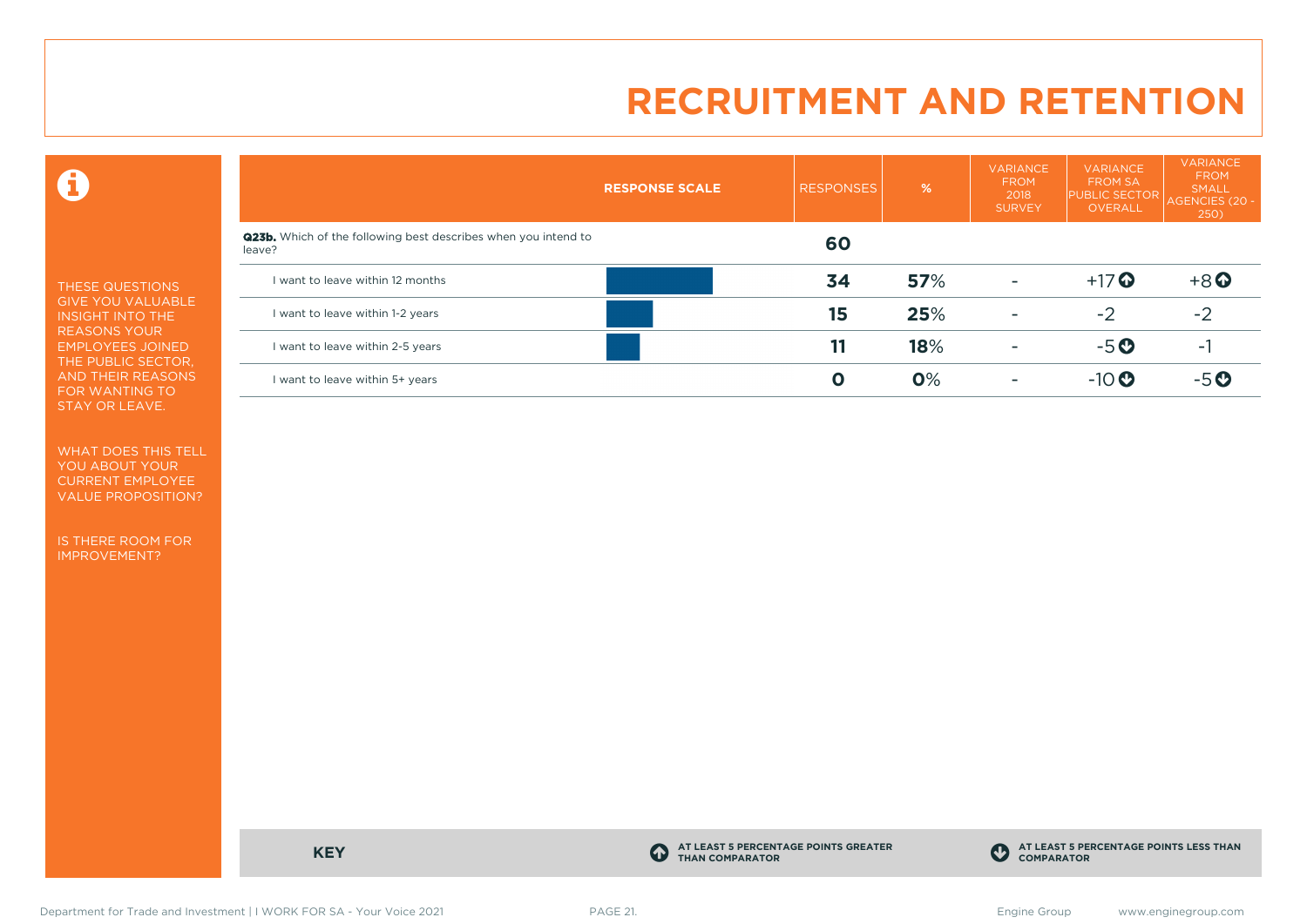0

THESE QUESTIONS GIVE YOU VALUABLE INSIGHT INTO THE REASONS YOUR EMPLOYEES JOINED THE PUBLIC SECTOR, AND THEIR REASONS FOR WANTING TO STAY OR LEAVE.

WHAT DOES THIS TELL YOU ABOUT YOUR CURRENT EMPLOYEE VALUE PROPOSITION?

IS THERE ROOM FOR IMPROVEMENT?

|                                                                                                 | <b>RESPONSE SCALE</b> | <b>RESPONSES</b> | %   | <b>VARIANCE</b><br><b>FROM</b><br>2018<br><b>SURVEY</b> | <b>VARIANCE</b><br><b>FROM SA</b><br><b>PUBLIC SECTOR</b><br>OVERALL | <b>VARIANCE</b><br><b>FROM</b><br><b>SMALL</b><br><b>AGENCIES (20 -</b><br>250) |
|-------------------------------------------------------------------------------------------------|-----------------------|------------------|-----|---------------------------------------------------------|----------------------------------------------------------------------|---------------------------------------------------------------------------------|
| Q23c. Which of the following describe your reasons for wanting<br>to leave? [Multiple Response] |                       | 268              |     |                                                         |                                                                      |                                                                                 |
| T There is a lack of future career opportunities                                                |                       | 32               | 12% | $-9O$                                                   | $+1$                                                                 | $-3$                                                                            |
| I want to try a different type of work or I am seeking a<br>career change                       |                       | 15               | 6%  | $-1$                                                    | $-2$                                                                 | $-2$                                                                            |
| I am not fulfilled by the role I am in                                                          |                       | 24               | 9%  | $+9$ <sup><math>\odot</math></sup>                      | $\circ$                                                              | $\circ$                                                                         |
| T My expectations have not been met                                                             |                       | 1 <sub>3</sub>   | 5%  | $-11$ <sup>O</sup>                                      | $-1$                                                                 | $+1$                                                                            |
| I am pursuing the next phase in my life/career journey                                          |                       | 20               | 7%  | $+7$ $\odot$                                            | $-2$                                                                 | $-3$                                                                            |
| My workload is not manageable                                                                   |                       | 1 <sub>3</sub>   | 5%  | $+5$ <sup>O</sup>                                       | $-2$                                                                 | $\circ$                                                                         |
| I am not satisfied with my employment conditions                                                |                       | 14               | 5%  | $+5$ <sup>O</sup>                                       | $-1$                                                                 | $+1$                                                                            |
| The work does not fully utilise my skills and abilities                                         |                       | 25               | 9%  | $+9$                                                    | $+1$                                                                 | $+1$                                                                            |
| I do not like the workplace culture                                                             |                       | 41               | 15% | $+2$                                                    | $+6$ <sup>O</sup>                                                    | $+6$ <sup>O</sup>                                                               |
| There is a lack of job security                                                                 |                       | 7                | 3%  | $+3$                                                    | -1                                                                   | -1                                                                              |
| I lack confidence in senior managers                                                            |                       | 31               | 12% | $+12$ <sup>O</sup>                                      | $+2$                                                                 | $+3$                                                                            |
| I am not satisfied with my current manager                                                      |                       | 12               | 4%  | $+4$                                                    | -1                                                                   | $+1$                                                                            |
| Experiences of bullying, harassment or discrimination                                           |                       | 12               | 4%  | $+4$                                                    | $-2$                                                                 | $-1$                                                                            |
| Other                                                                                           |                       | 9                | 3%  | $+3$                                                    | -1                                                                   | O                                                                               |

**KEY** 

**TEXT CHANGE SINCE 2018 SURVEY**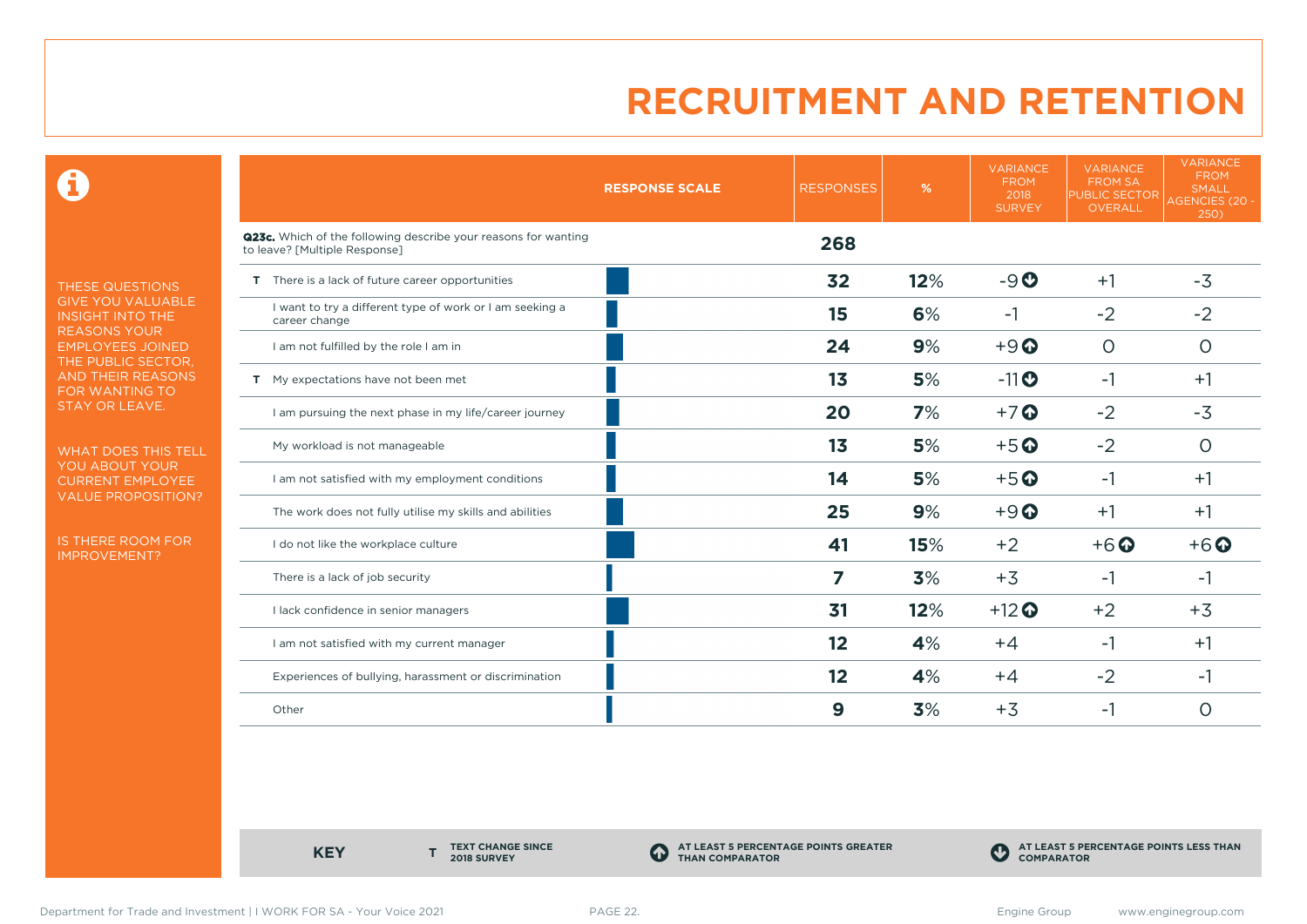$\mathbf \Theta$ 

THESE RESULTS GIVE YOU INSIGHT INTO THE EXTENT TO WHICH BULLYING AND HARASSMENT HAVE BEEN EXPERIENCED OR OBSERVED IN YOUR AGENCY / TEAM.

WHAT ACTION DO YOU NEED TO TAKE IN RESPONSE TO THESE RESULTS?

|                                                                                                                                          | <b>RESPONSE SCALE</b>                                               | <b>RESPONSES</b> | $\frac{9}{6}$ | <b>VARIANCE</b><br><b>FROM</b><br>2018<br><b>SURVEY</b> | <b>VARIANCE</b><br><b>FROM SA</b><br>PUBLIC SECTOR<br>OVERALL | <b>VARIANCE</b><br><b>FROM</b><br><b>SMALL</b><br><b>AGENCIES (20 -</b><br>250) |
|------------------------------------------------------------------------------------------------------------------------------------------|---------------------------------------------------------------------|------------------|---------------|---------------------------------------------------------|---------------------------------------------------------------|---------------------------------------------------------------------------------|
| Q24. During the last 12 months, have you witnessed harassment<br>(including sexual harassment) or bullying in your current<br>workplace? |                                                                     | 112              |               |                                                         |                                                               |                                                                                 |
| Yes                                                                                                                                      |                                                                     | 29               | 26%           | $-9O$                                                   | $-3$                                                          | $+3$                                                                            |
| <b>No</b>                                                                                                                                |                                                                     | 70               | 63%           | $+16$ $\odot$                                           | $+1$                                                          | $-4$                                                                            |
| Not sure                                                                                                                                 |                                                                     | 13               | 12%           | $-6o$                                                   | $+3$                                                          | $+1$                                                                            |
| <b>Q24a.</b> What did you do in response to the bullying and<br>harassment you witnessed? [Multiple Response]                            |                                                                     | 70               |               |                                                         |                                                               |                                                                                 |
| Submitted a report through the agency's formal WHS<br>system                                                                             |                                                                     | $\overline{2}$   | 3%            | $\overline{\phantom{a}}$                                | $-1$                                                          | $+1$                                                                            |
| Approached the person and asked them to stop                                                                                             |                                                                     | 4                | 6%            | ۳                                                       | $-5o$                                                         | $-3$                                                                            |
| Approached the victim and offered support                                                                                                |                                                                     | 10               | 14%           | $\overline{\phantom{a}}$                                | $-9O$                                                         | $-8o$                                                                           |
| Took leave                                                                                                                               |                                                                     | 6                | 9%            | $\overline{\phantom{a}}$                                | $+3$                                                          | $+3$                                                                            |
| Left the role/team/agency                                                                                                                |                                                                     | 1                | 1%            | $\blacksquare$                                          | $-1$                                                          | $\circ$                                                                         |
| Sought support from a colleague                                                                                                          |                                                                     | 11               | 16%           | ۰                                                       | $+1$                                                          | $\circ$                                                                         |
| Sought support from a manager                                                                                                            |                                                                     | 12               | 17%           | $\overline{\phantom{a}}$                                | $+1$                                                          | $\circ$                                                                         |
| Accessed counselling through the agency's Employee<br>Assistance Program                                                                 |                                                                     | 5                | 7%            | ٠                                                       | $+3$                                                          | $+1$                                                                            |
| Accessed professional help                                                                                                               |                                                                     | $\overline{2}$   | 3%            | ۳                                                       | $-1$                                                          | $-2$                                                                            |
| Lodged a grievance or complaint                                                                                                          |                                                                     | 4                | 6%            |                                                         | $+1$                                                          | $+2$                                                                            |
| Nothing                                                                                                                                  |                                                                     | 3                | 4%            | $\blacksquare$                                          | $-2$                                                          | $-2$                                                                            |
| Other                                                                                                                                    |                                                                     | 10               | 14%           | $\overline{\phantom{a}}$                                | $+10$ <sup>O</sup>                                            | $+8$ <sup>O</sup>                                                               |
| <b>KEY</b>                                                                                                                               | AT LEAST 5 PERCENTAGE POINTS GREATER<br>4<br><b>THAN COMPARATOR</b> |                  |               | $\bf C$<br><b>COMPARATOR</b>                            | AT LEAST 5 PERCENTAGE POINTS LESS THAN                        |                                                                                 |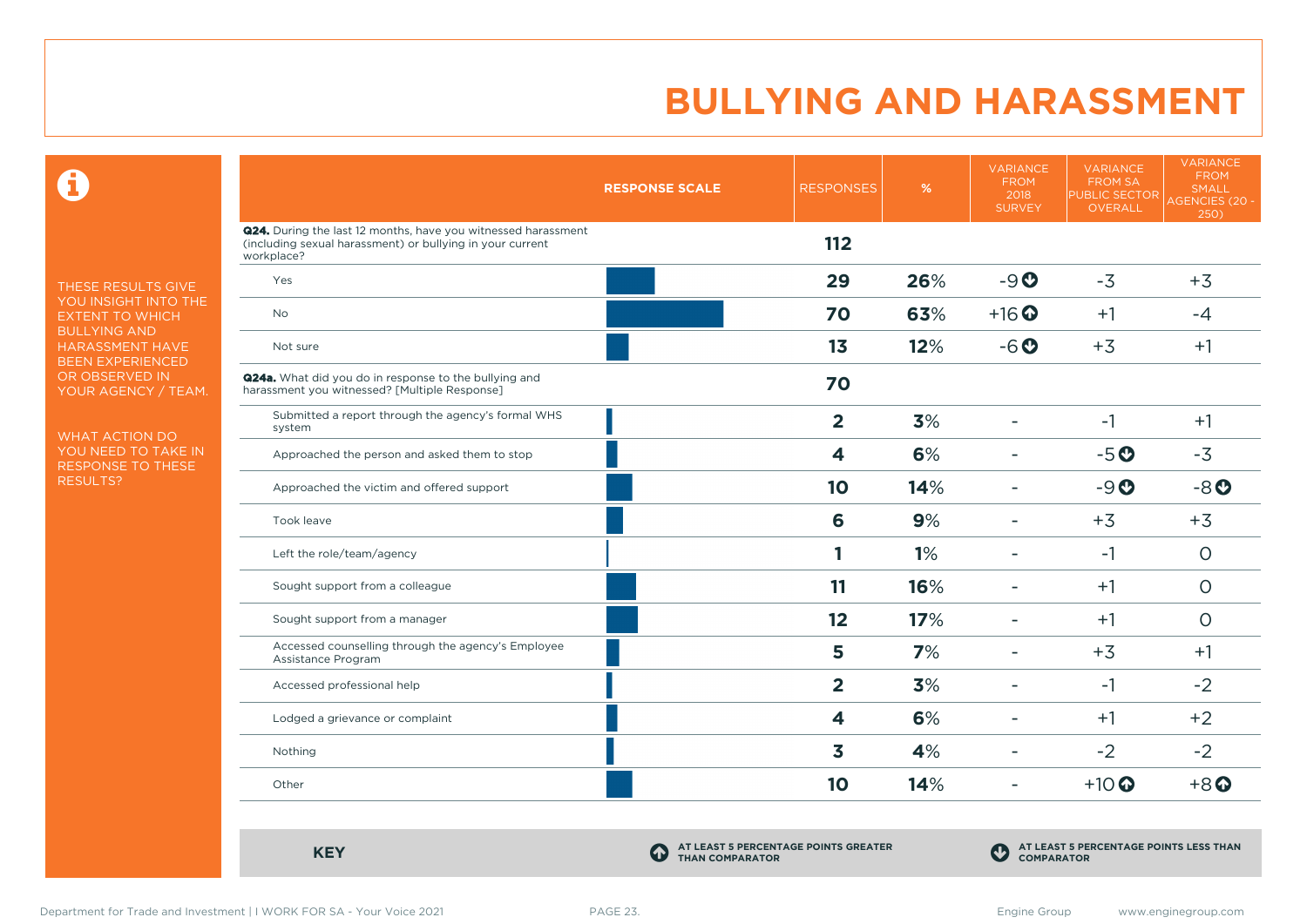$\mathbf \Theta$ 

THESE RESULTS GIVE YOU INSIGHT INTO THE EXTENT TO WHICH BULLYING AND HARASSMENT HAVE BEEN EXPERIENCED OR OBSERVED IN YOUR AGENCY / TEAM.

WHAT ACTION DO YOU NEED TO TAKE IN RESPONSE TO THESE RESULTS?

|                                                                                                                                                         | <b>RESPONSE SCALE</b> | <b>RESPONSES</b>        | %   | <b>VARIANCE</b><br><b>FROM</b><br>2018<br><b>SURVEY</b> | <b>VARIANCE</b><br><b>FROM SA</b><br><b>PUBLIC SECTOR</b><br>OVERALL | <b>VARIANCE</b><br><b>FROM</b><br><b>SMALL</b><br><b>AGENCIES (20 -</b><br>250) |
|---------------------------------------------------------------------------------------------------------------------------------------------------------|-----------------------|-------------------------|-----|---------------------------------------------------------|----------------------------------------------------------------------|---------------------------------------------------------------------------------|
| <b>Q25.</b> During the last 12 months, have you been subjected to<br>harassment (including sexual harassment) or bullying in your<br>current workplace? |                       | 112                     |     |                                                         |                                                                      |                                                                                 |
| Yes                                                                                                                                                     |                       | 18                      | 16% | $-6o$                                                   | $-1$                                                                 | $+3$                                                                            |
| <b>No</b>                                                                                                                                               |                       | 85                      | 76% | $+9$ <sup><math>\odot</math></sup>                      | $-1$                                                                 | $-5o$                                                                           |
| Not sure                                                                                                                                                |                       | 9                       | 8%  | $-2$                                                    | $+2$                                                                 | $+3$                                                                            |
| <b>Q25a.</b> What type of harassment or bullying did you experience?<br>[Multiple Response]                                                             |                       | 37                      |     |                                                         |                                                                      |                                                                                 |
| Physical behaviour (e.g. assault, aggressive body<br>т<br>language)                                                                                     |                       | 6                       | 16% | $+11$ <sup>O</sup>                                      | $+9$ <sup><math>\odot</math></sup>                                   | $+9$ <sup><math>\odot</math></sup>                                              |
| Sexual harassment                                                                                                                                       |                       | $\overline{2}$          | 5%  | $+1$                                                    | $+3$                                                                 | $+3$                                                                            |
| Cyberbullying (e.g. harassment via IT or the spreading of<br>gossip/materials intended to defame or humiliate)                                          |                       | $\mathbf 0$             | 0%  | $-7o$                                                   | $-4$                                                                 | $-4$                                                                            |
| Verbal abuse (e.g. offensive language, derogatory<br>remarks, threats, shouting or screaming)                                                           |                       | 7                       | 19% | $-10$                                                   | $-10$                                                                | $-8o$                                                                           |
| 'Initiations' or pranks                                                                                                                                 |                       | $\mathbf 0$             | 0%  | $-2$                                                    | $-2$                                                                 | $-2$                                                                            |
| Interference with your personal property or work<br>equipment                                                                                           |                       | $\overline{\mathbf{2}}$ | 5%  | $+5$ <sup>O</sup>                                       | $+1$                                                                 | $+1$                                                                            |
| Interference with work tasks (i.e. withholding needed<br>information, undermining or sabotage)                                                          |                       | 9                       | 24% | $-3$                                                    | $\Omega$                                                             | -4                                                                              |
| Inappropriate and unfair application of work policies or<br>rules (e.g. perf mgmt, access to leave, access to L&D)                                      |                       | 5                       | 14% | $-1$                                                    | $-4$                                                                 | $-3$                                                                            |
| Other                                                                                                                                                   |                       | 6                       | 16% | $+6$ $\odot$                                            | $+7$ $\odot$                                                         | $+7$ $\odot$                                                                    |

**KEY** 

**TEXT CHANGE SINCE 2018 SURVEY**

**AT LEAST 5 PERCENTAGE POINTS GREATER THAN COMPARATOR**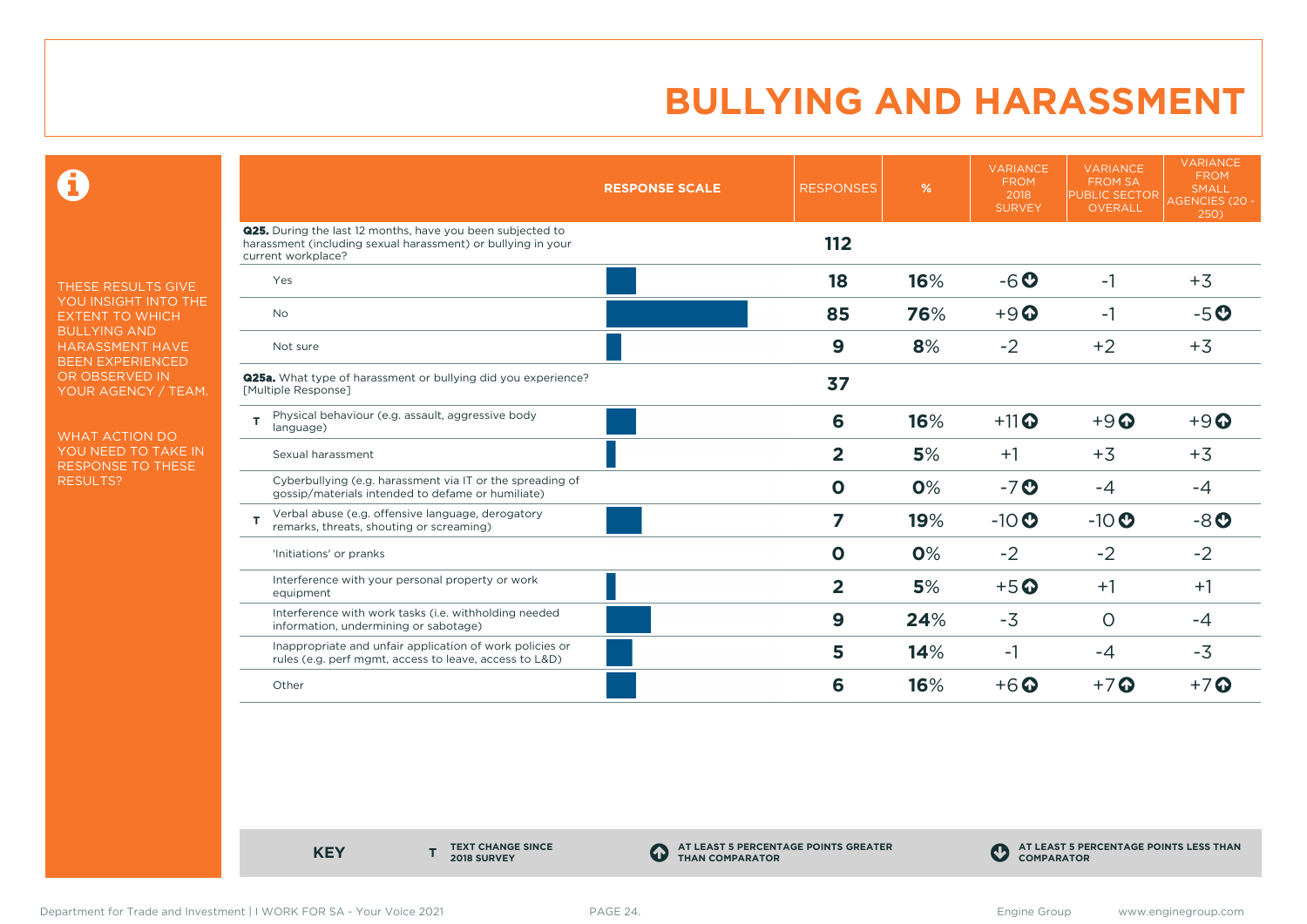$\mathbf \Theta$ 

THESE RESULTS GIVE YOU INSIGHT INTO THE EXTENT TO WHICH BULLYING AND HARASSMENT HAVE BEEN EXPERIENCED OR OBSERVED IN YOUR AGENCY / TEAM.

WHAT ACTION DO YOU NEED TO TAKE IN RESPONSE TO THESE RESULTS?

|                                                                                         | <b>RESPONSE SCALE</b> | <b>RESPONSES</b> | $\%$ | <b>VARIANCE</b><br><b>FROM</b><br>2018<br><b>SURVEY</b> | <b>VARIANCE</b><br><b>FROM SA</b><br><b>PUBLIC SECTOR</b><br><b>OVERALL</b> | <b>VARIANCE</b><br><b>FROM</b><br><b>SMALL</b><br>AGENCIES (20 -<br>250) |
|-----------------------------------------------------------------------------------------|-----------------------|------------------|------|---------------------------------------------------------|-----------------------------------------------------------------------------|--------------------------------------------------------------------------|
| <b>Q25b.</b> Who was responsible for the harassment or bullying?<br>[Multiple Response] |                       | 27               |      |                                                         |                                                                             |                                                                          |
| Someone more junior than you                                                            |                       | $\overline{2}$   | 7%   | $-10$ <sup>O</sup>                                      | $+1$                                                                        | $+1$                                                                     |
| Client, customer or stakeholder                                                         |                       |                  | 4%   | $-11$ $\odot$                                           | $-2$                                                                        | $+1$                                                                     |
| T Co-worker                                                                             |                       | 5                | 19%  | $+4$                                                    | $-8o$                                                                       | $-5o$                                                                    |
| A group of co-workers                                                                   |                       | $\overline{2}$   | 7%   | $-28$                                                   | $-1$                                                                        | O                                                                        |
| Contractor                                                                              |                       | $\mathbf 0$      | 0%   | $-3$                                                    | $-1$                                                                        | $-1$                                                                     |
| Consultant/service provider                                                             |                       | $\mathbf 0$      | 0%   | $-9O$                                                   | $-1$                                                                        | 0                                                                        |
| Representative of another South Australian Public Sector<br>agency                      |                       | $\mathbf 0$      | 0%   | $-6o$                                                   | $-1$                                                                        | -1                                                                       |
| Your current manager                                                                    |                       | 6                | 22%  | $+22$                                                   | $+5$ <sup>O</sup>                                                           | $+4$                                                                     |
| A previous manager                                                                      |                       | 4                | 15%  | $+15$ <sup>O</sup>                                      | $+5$ <sup>O</sup>                                                           | $+5$ <sup>O</sup>                                                        |
| Someone more senior than you (other than your<br>manager)                               |                       | 7                | 26%  | $+26$                                                   | $+4$                                                                        | $-2$                                                                     |
| Minister or ministerial adviser                                                         |                       | $\mathbf{o}$     | 0%   | $\circ$                                                 | $\circ$                                                                     | O                                                                        |
| Unknown                                                                                 |                       | $\mathbf{o}$     | 0%   | $\circ$                                                 | $-1$                                                                        | -1                                                                       |

**KEY** 

**TEXT CHANGE SINCE 2018 SURVEY**

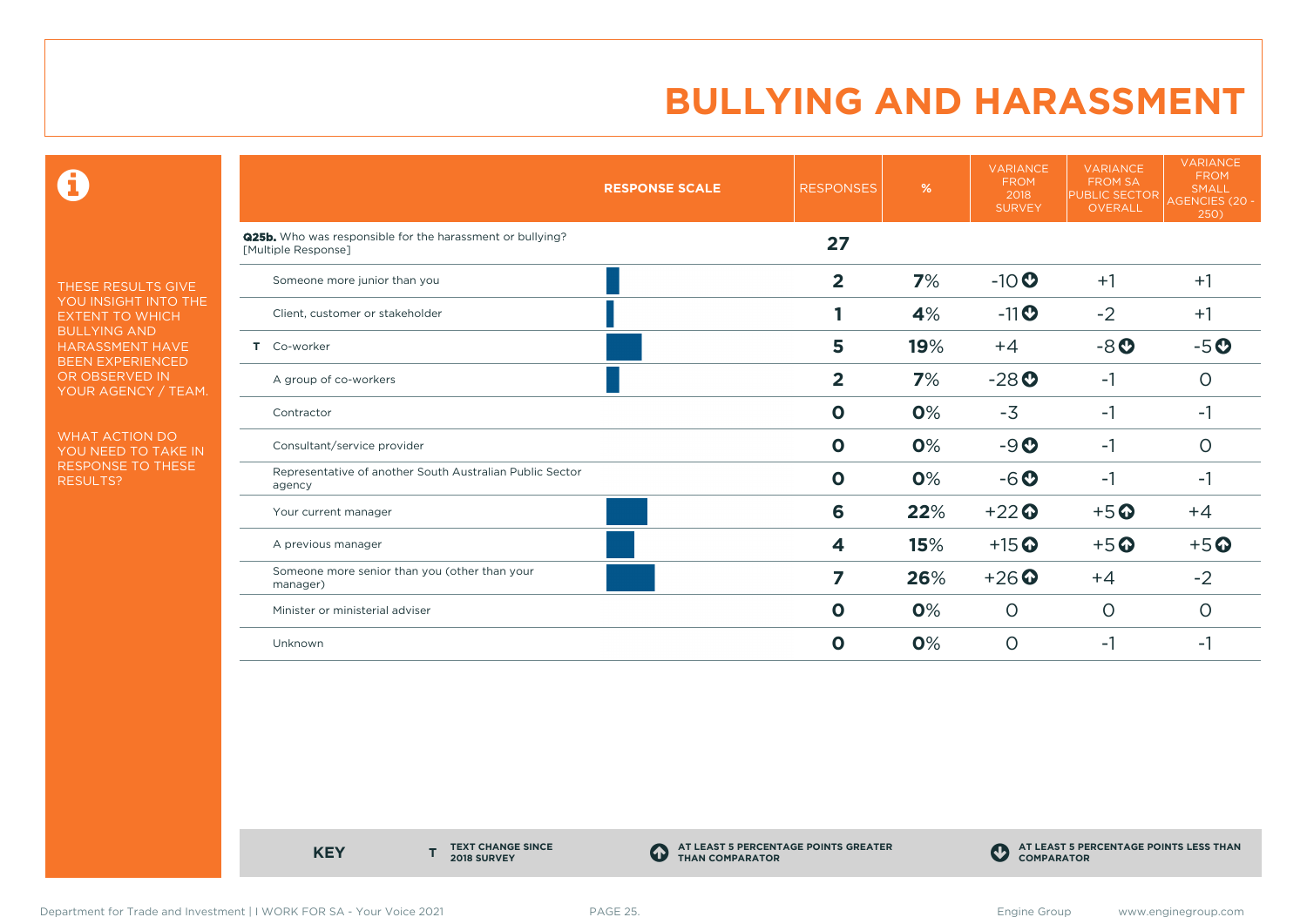$\mathbf \Theta$ 

THESE RESULTS GIVE YOU INSIGHT INTO THE EXTENT TO WHICH BULLYING AND HARASSMENT HAVE BEEN EXPERIENCED OR OBSERVED IN YOUR AGENCY / TEAM.

WHAT ACTION DO YOU NEED TO TAKE IN RESPONSE TO THESE RESULTS?

|                                                                                                          | <b>RESPONSE SCALE</b> | <b>RESPONSES</b> | %   | <b>VARIANCE</b><br><b>FROM</b><br>2018<br><b>SURVEY</b> | <b>VARIANCE</b><br><b>FROM SA</b><br><b>PUBLIC SECTOR</b><br><b>OVERALL</b> | <b>VARIANCE</b><br><b>FROM</b><br><b>SMALL</b><br><b>AGENCIES (20 -</b><br>250) |
|----------------------------------------------------------------------------------------------------------|-----------------------|------------------|-----|---------------------------------------------------------|-----------------------------------------------------------------------------|---------------------------------------------------------------------------------|
| Q25c. What did you do in response to the bullying and<br>harassment you experienced? [Multiple Response] |                       | 56               |     |                                                         |                                                                             |                                                                                 |
| Lodged an internal grievance or complaint                                                                |                       | 4                | 7%  |                                                         | -1                                                                          | $+1$                                                                            |
| Lodged an external complaint (e.g. with the Equal<br>Opportunity Commission, SafeWork SA or the ICAC)    |                       |                  | 2%  |                                                         | $+1$                                                                        | $+1$                                                                            |
| Took leave                                                                                               |                       | 9                | 16% |                                                         | $+6$ $\odot$                                                                | $+6$ $\odot$                                                                    |
| Submitted a workers compensation claim                                                                   |                       | $\mathbf 0$      | 0%  |                                                         | -1                                                                          | O                                                                               |
| Left the role/team/agency                                                                                |                       | $\overline{2}$   | 4%  |                                                         | $\circ$                                                                     | $\circ$                                                                         |
| Accessed counselling through the agency's Employee<br>Assistance Program (EAP)                           |                       | 5                | 9%  |                                                         | $+2$                                                                        | $+1$                                                                            |
| Accessed professional help (other than EAP)                                                              |                       | 5                | 9%  |                                                         | $+2$                                                                        | $-1$                                                                            |
| Sought support from my manager                                                                           |                       | 9                | 16% |                                                         | -1                                                                          | O                                                                               |
| Sought support from a colleague                                                                          |                       | 10               | 18% |                                                         | $-3$                                                                        | $-3$                                                                            |
| Approached the person and asked them to stop                                                             |                       | 3                | 5%  |                                                         | $-4$                                                                        | -4                                                                              |
| Nothing                                                                                                  |                       |                  | 2%  |                                                         | $-7$ $\odot$                                                                | $-5$ $O$                                                                        |
| Other                                                                                                    |                       | 7                | 13% |                                                         | $+6$ $\odot$                                                                | $+6$ $\Omega$                                                                   |

**KEY C** 

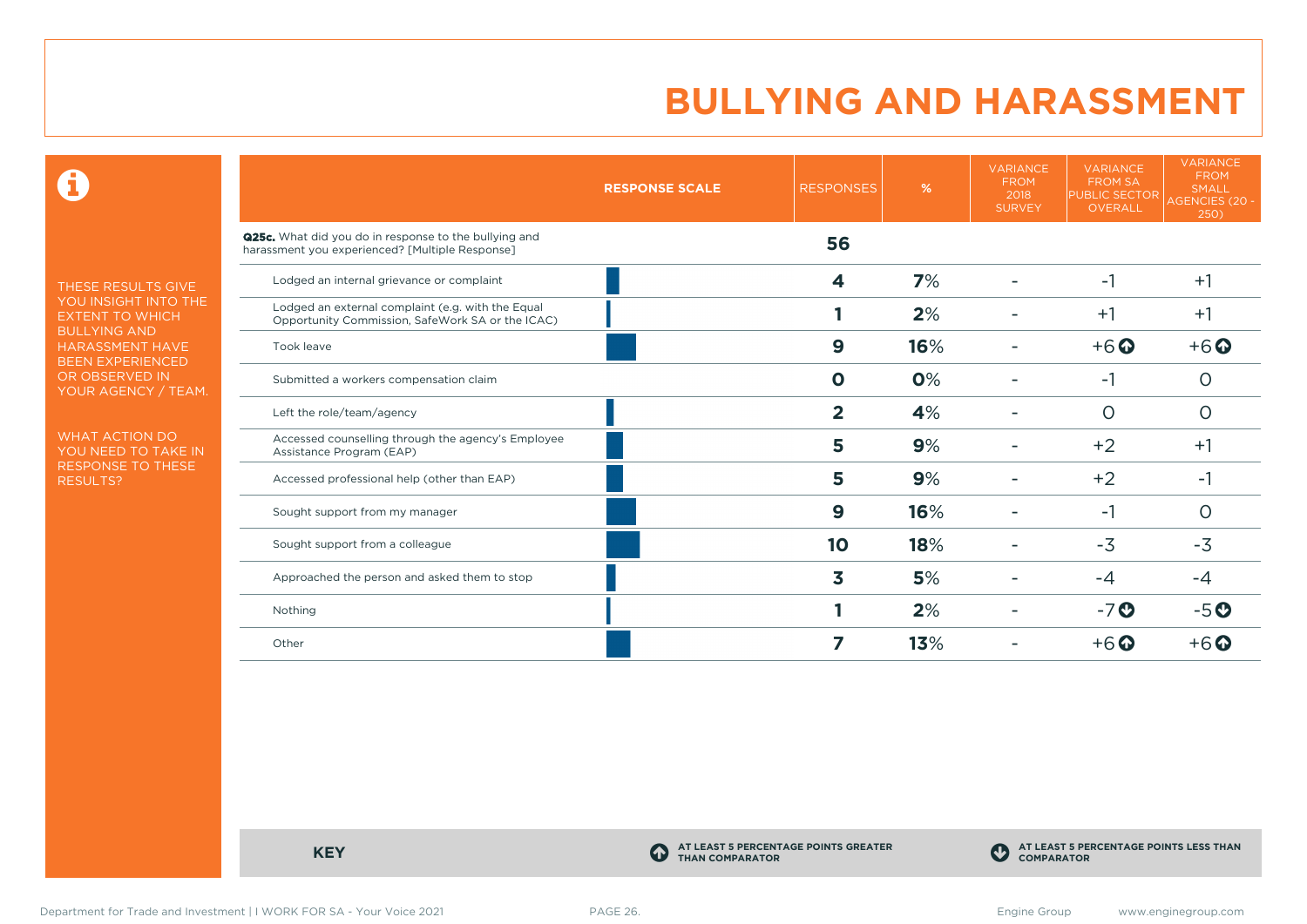VARIANCE

**VARIANCE** 

**VARIANCE** 

 $\mathbf \Omega$ 

|                                                                                                                                           |                                                                | <b>RESPONSE SCALE</b>                                             | <b>RESPONSES</b> | $\%$ | .<br><b>FROM</b><br>2018<br><b>SURVEY</b> | <b>FROM SA</b><br><b>PUBLIC SECTOR</b><br>OVERALL | <b>FROM</b><br>SMALL<br>AGENCIES (20 -<br><b>250</b> ) |  |  |
|-------------------------------------------------------------------------------------------------------------------------------------------|----------------------------------------------------------------|-------------------------------------------------------------------|------------------|------|-------------------------------------------|---------------------------------------------------|--------------------------------------------------------|--|--|
|                                                                                                                                           | <b>Q25d.</b> Was your complaint resolved to your satisfaction? |                                                                   |                  |      |                                           |                                                   |                                                        |  |  |
| THESE RESULTS GIVE<br>YOU INSIGHT INTO THE<br>EXTENT TO WHICH<br><b>BULLYING AND</b><br><b>HARASSMENT HAVE</b><br><b>BEEN EXPERIENCED</b> | Yes                                                            | The data for this question has been hidden for anonymity reasons. |                  |      |                                           |                                                   |                                                        |  |  |
|                                                                                                                                           | No                                                             | The data for this question has been hidden for anonymity reasons. |                  |      |                                           |                                                   |                                                        |  |  |
|                                                                                                                                           | Unsure                                                         | The data for this question has been hidden for anonymity reasons. |                  |      |                                           |                                                   |                                                        |  |  |
| OR OBSERVED IN<br>YOUR AGENCY / TEAM.                                                                                                     | The complaint is still being processed                         | The data for this question has been hidden for anonymity reasons. |                  |      |                                           |                                                   |                                                        |  |  |

WHAT ACTION DO YOU NEED TO TAKE IN RESPONSE TO THESE RESULTS?

**KEY C** 

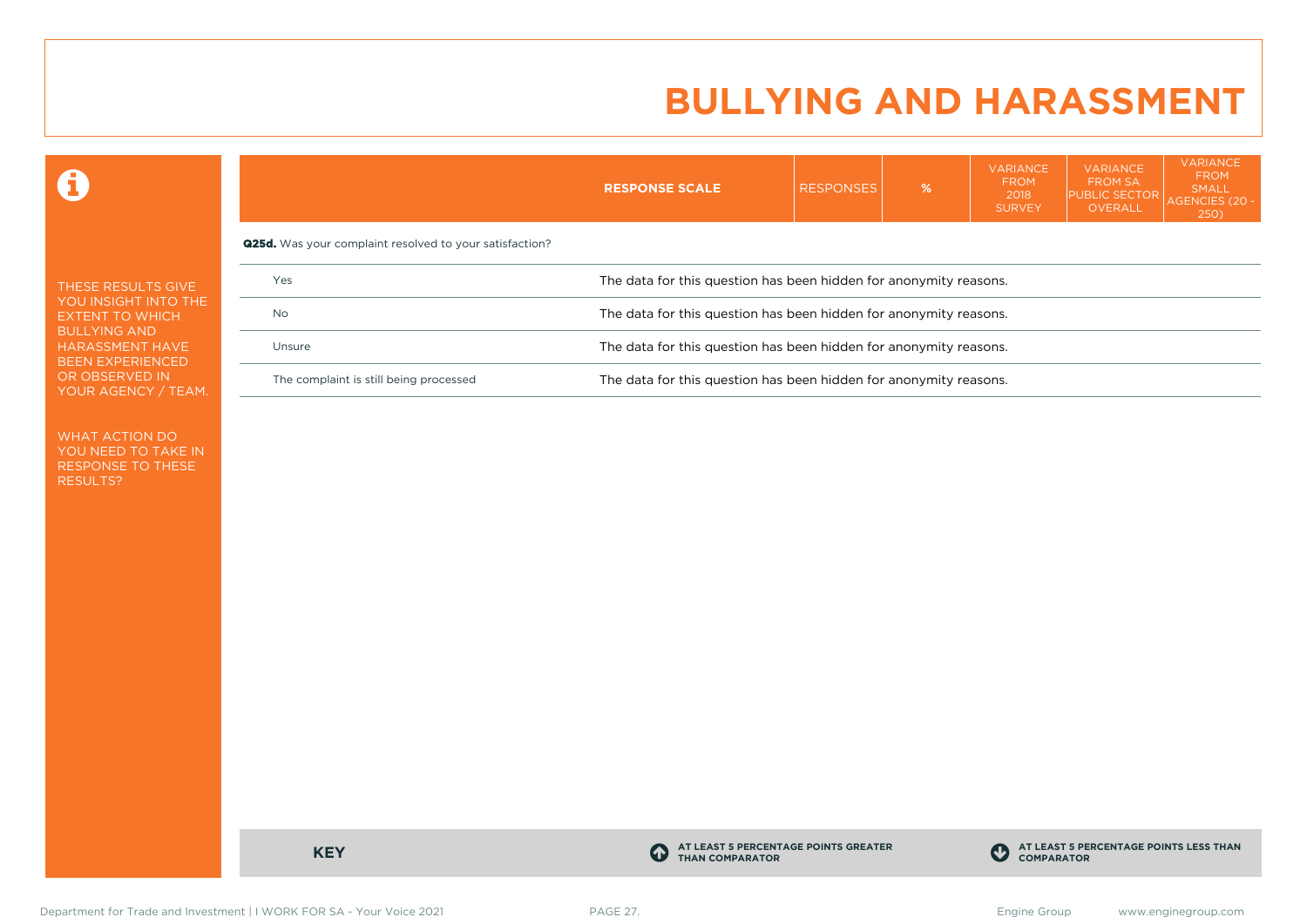$\mathbf \Theta$ 

THESE RESULTS GIVE YOU INSIGHT INTO THE EXTENT TO WHICH BULLYING AND HARASSMENT HAVE BEEN EXPERIENCED OR OBSERVED IN YOUR AGENCY / TEAM.

WHAT ACTION DO YOU NEED TO TAKE IN RESPONSE TO THESE RESULTS?

|                                                               | <b>RESPONSE SCALE</b> | <b>RESPONSES</b> | %   | <b>VARIANCE</b><br><b>FROM</b><br>2018<br><b>SURVEY</b> | <b>VARIANCE</b><br><b>FROM SA</b><br><b>PUBLIC SECTOR</b><br>OVERALL | <b>VARIANCE</b><br><b>FROM</b><br><b>SMALL</b><br>AGENCIES (20 -<br>250) |
|---------------------------------------------------------------|-----------------------|------------------|-----|---------------------------------------------------------|----------------------------------------------------------------------|--------------------------------------------------------------------------|
| <b>Q25e.</b> Why did you not lodge one? [Multiple Response]   |                       | 48               |     |                                                         |                                                                      |                                                                          |
| The matter was resolved informally                            |                       | $\overline{2}$   | 4%  |                                                         | $\circ$                                                              | $\circ$                                                                  |
| It could affect my career                                     |                       | 7                | 15% |                                                         | $\circ$                                                              | $-2$                                                                     |
| It could affect my working relationships                      |                       | 5                | 10% |                                                         | $-8o$                                                                | $-6o$                                                                    |
| Managers accepted the behaviour                               |                       | 5                | 10% |                                                         | $+1$                                                                 | O                                                                        |
| I did not trust that action would be taken                    |                       | 11               | 23% |                                                         | $+2$                                                                 | $+1$                                                                     |
| I didn't think anyone would believe me                        |                       | 3                | 6%  |                                                         | $+2$                                                                 | $+1$                                                                     |
| I did not have enough evidence                                |                       | $\overline{2}$   | 4%  |                                                         | $-1$                                                                 | $\circ$                                                                  |
| I did not think the harassment/bullying was serious<br>enough |                       |                  | 2%  |                                                         | $-4$                                                                 | $-2$                                                                     |
| I did not know how to report it                               |                       | $\mathbf 0$      | 0%  |                                                         | $-4$                                                                 | -4                                                                       |
| I thought the reporting process was too difficult             |                       | 3                | 6%  |                                                         | $+3$                                                                 | $+3$                                                                     |
| I thought that action would be too slow                       |                       | 4                | 8%  |                                                         | $+5$ <sup>O</sup>                                                    | $+6$ $\odot$                                                             |
| Other                                                         |                       | 5                | 10% |                                                         | $+4$                                                                 | $+3$                                                                     |

**KEY C** 

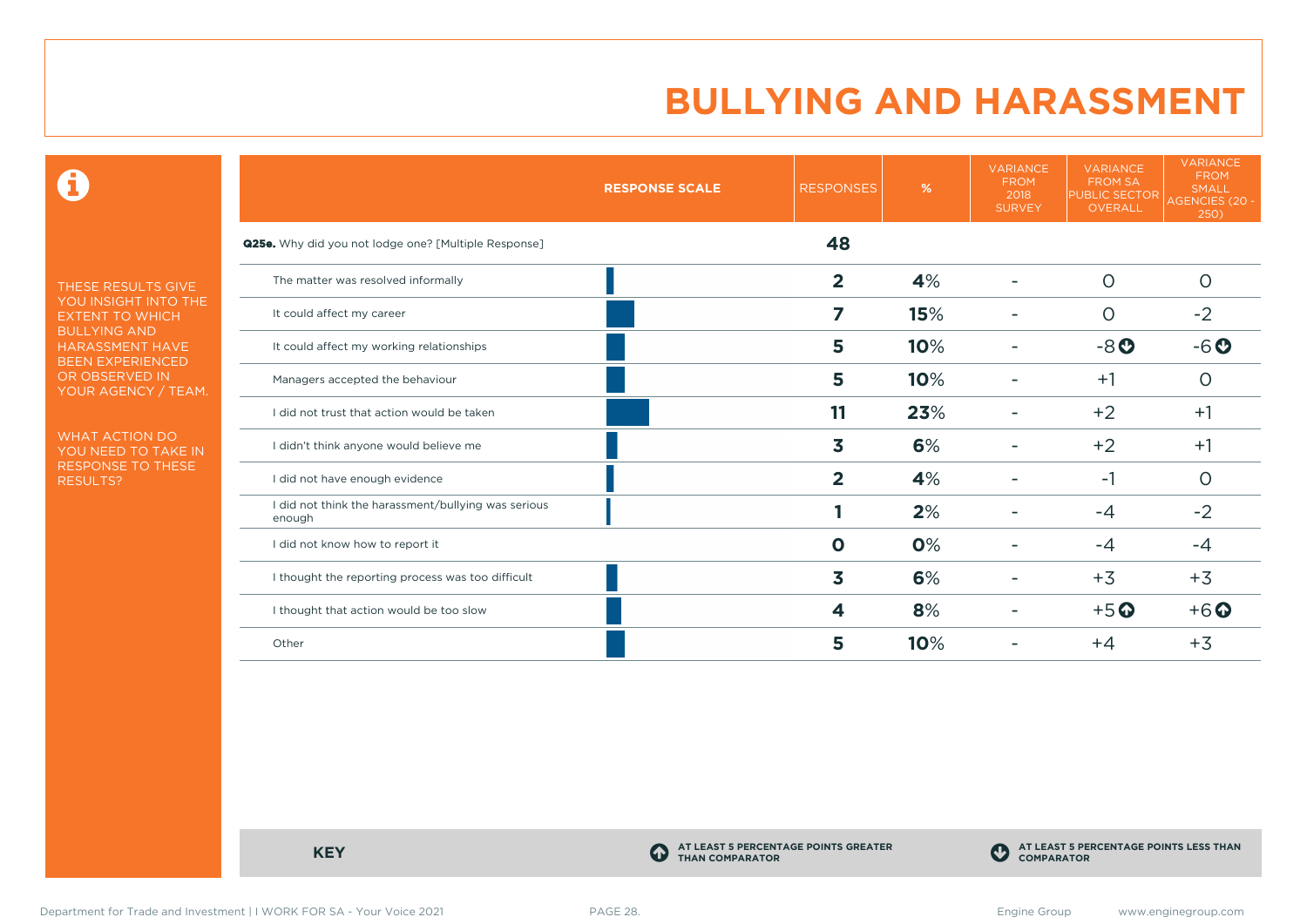### **DISCRIMINATION**

 $\mathbf \Theta$ 

THESE RESULTS GIVE YOU INSIGHT INTO EXPERIENCES OF DISCRIMINATION IN THIS AGENCY / TEAM

WHAT ACTION DO YOU NEED TO TAKE IN RESPONSE TO THESE RESULTS?

|                                                                                                                             | <b>RESPONSE SCALE</b> | <b>RESPONSES</b> | $\overline{\%}$ | <b>VARIANCE</b><br><b>FROM</b><br>2018<br><b>SURVEY</b> | <b>VARIANCE</b><br><b>FROM SA</b><br><b>PUBLIC SECTOR</b><br><b>OVERALL</b> | <b>VARIANCE</b><br><b>FROM</b><br><b>SMALL</b><br>AGENCIES (20 -<br>250) |
|-----------------------------------------------------------------------------------------------------------------------------|-----------------------|------------------|-----------------|---------------------------------------------------------|-----------------------------------------------------------------------------|--------------------------------------------------------------------------|
| <b>Q26.</b> During the last 12 months, in your current agency, have you<br>personally experienced workplace discrimination? |                       | <b>110</b>       |                 |                                                         |                                                                             |                                                                          |
| <b>No</b>                                                                                                                   |                       | 85               | 77%             |                                                         | -4                                                                          | -70                                                                      |
| Yes, from people in my agency                                                                                               |                       | 11               | 10%             | ۰                                                       | $+1$                                                                        | $+2$                                                                     |
| Yes, from people outside my agency                                                                                          |                       | Ο                | 0%              |                                                         | ÷.                                                                          | ÷.                                                                       |
| Don't know                                                                                                                  |                       | 14               | 13%             |                                                         | $+5$ $\odot$                                                                | $+5$ $\Omega$                                                            |

**KEY C** 

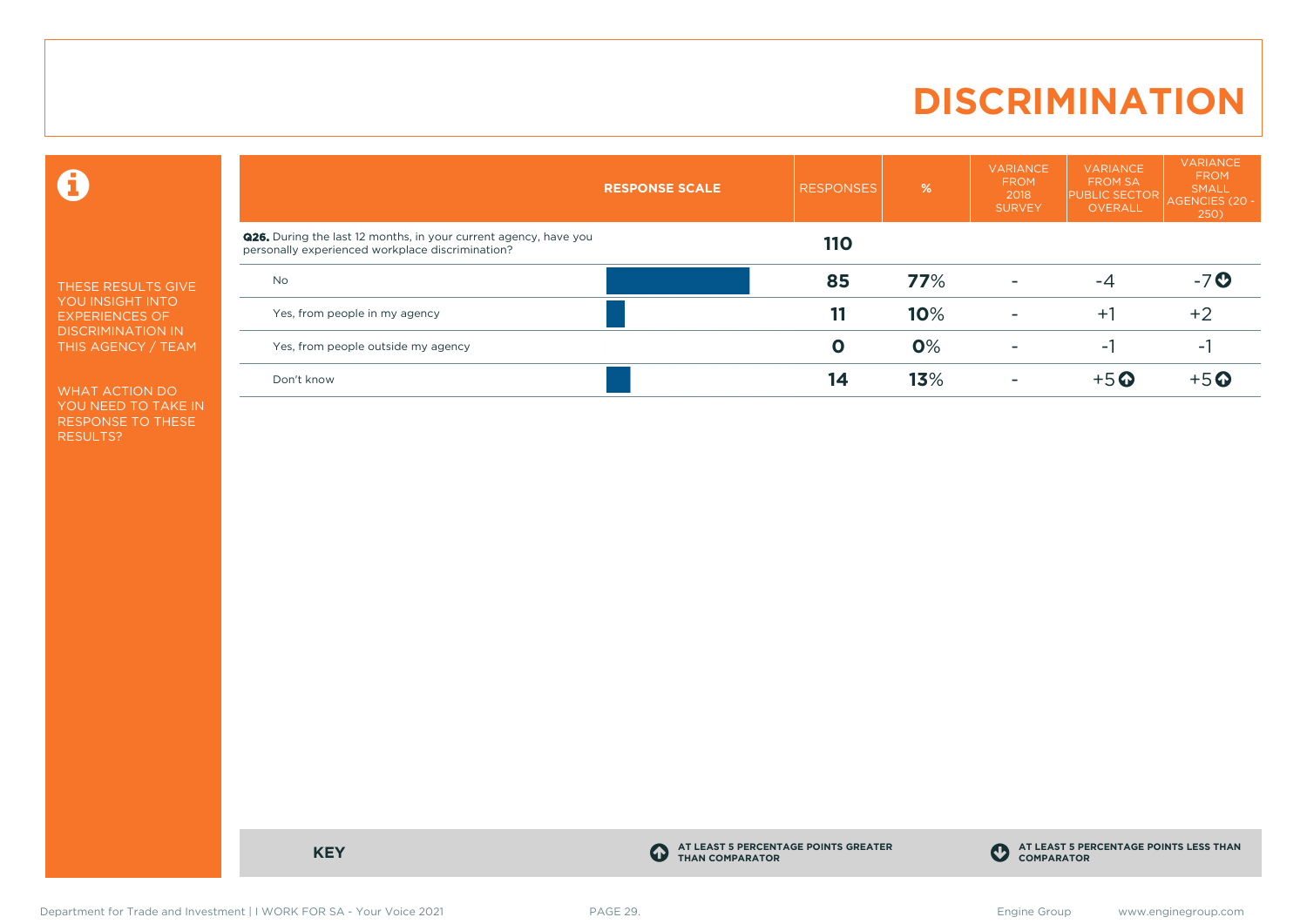### **DISCRIMINATION**

 $\mathbf \Theta$ 

THESE RESULTS GIVE YOU INSIGHT INTO EXPERIENCES OF DISCRIMINATION IN THIS AGENCY / TEAM

WHAT ACTION DO YOU NEED TO TAKE IN RESPONSE TO THESE RESULTS?

|                                                                                          | <b>RESPONSE SCALE</b> | <b>RESPONSES</b>        | %   | <b>VARIANCE</b><br><b>FROM</b><br>2018<br><b>SURVEY</b> | <b>VARIANCE</b><br><b>FROM SA</b><br><b>PUBLIC SECTOR</b><br><b>OVERALL</b> | <b>VARIANCE</b><br><b>FROM</b><br><b>SMALL</b><br>AGENCIES (20 -<br>250) |
|------------------------------------------------------------------------------------------|-----------------------|-------------------------|-----|---------------------------------------------------------|-----------------------------------------------------------------------------|--------------------------------------------------------------------------|
| <b>Q26a.</b> What was the type of discrimination you experienced?<br>[Multiple Response] |                       | 24                      |     |                                                         |                                                                             |                                                                          |
| Age                                                                                      |                       | $\overline{\mathbf{3}}$ | 13% | $\overline{\phantom{0}}$                                | $-2$                                                                        | $-2$                                                                     |
| Breastfeeding                                                                            |                       | $\mathbf 0$             | 0%  | $\overline{\phantom{0}}$                                | $\circ$                                                                     | $\circ$                                                                  |
| Caring responsibilities                                                                  |                       | 1                       | 4%  | $\blacksquare$                                          | $-2$                                                                        | $\circ$                                                                  |
| Disability/impairment                                                                    |                       | $\mathbf{o}$            | 0%  | $\overline{\phantom{0}}$                                | $-4$                                                                        | $-3$                                                                     |
| Gender identity/gender history                                                           |                       | $\overline{\mathbf{3}}$ | 13% |                                                         | $+8$ <sup>O</sup>                                                           | $+8$ <sup>O</sup>                                                        |
| Marital status                                                                           |                       | 1                       | 4%  |                                                         | $+3$                                                                        | $+4$                                                                     |
| Part-time work status                                                                    |                       | 4                       | 17% | $\overline{\phantom{a}}$                                | $+8$ <sup>O</sup>                                                           | $+8$ <sup><math>\odot</math></sup>                                       |
| Political conviction including trade union activity                                      |                       | $\mathbf 0$             | 0%  |                                                         | $-2$                                                                        | $-3$                                                                     |
| Pregnancy including maternity/paternity leave status                                     |                       | 1                       | 4%  |                                                         | $+3$                                                                        | $+3$                                                                     |
| Race/cultural background                                                                 |                       | $\mathbf 0$             | 0%  | $\blacksquare$                                          | $-14$ <b>O</b>                                                              | $-7o$                                                                    |
| Religious conviction                                                                     |                       | 1                       | 4%  | ۰                                                       | $+3$                                                                        | $+3$                                                                     |
| Sex                                                                                      |                       | $\mathbf{o}$            | 0%  | ۰                                                       | $-8o$                                                                       | $-12$ <sup>O</sup>                                                       |
| Sexual orientation                                                                       |                       | $\mathbf 0$             | 0%  | $\overline{\phantom{0}}$                                | $-2$                                                                        | $-2$                                                                     |
| Work from home/remote status                                                             |                       | 6                       | 25% | $\blacksquare$                                          | $+19$ <sup>O</sup>                                                          | $+10$ <sup>O</sup>                                                       |
| Physical health/mental health challenges (not defined as a<br>disability)                |                       | 1                       | 4%  | $\overline{\phantom{0}}$                                | $-5o$                                                                       | $-6o$                                                                    |
| Other                                                                                    |                       | $\overline{\mathbf{3}}$ | 13% | $\overline{\phantom{0}}$                                | $-3$                                                                        | $-1$                                                                     |

**KEY C** 

**AT LEAST 5 PERCENTAGE POINTS GREATER THAN COMPARATOR**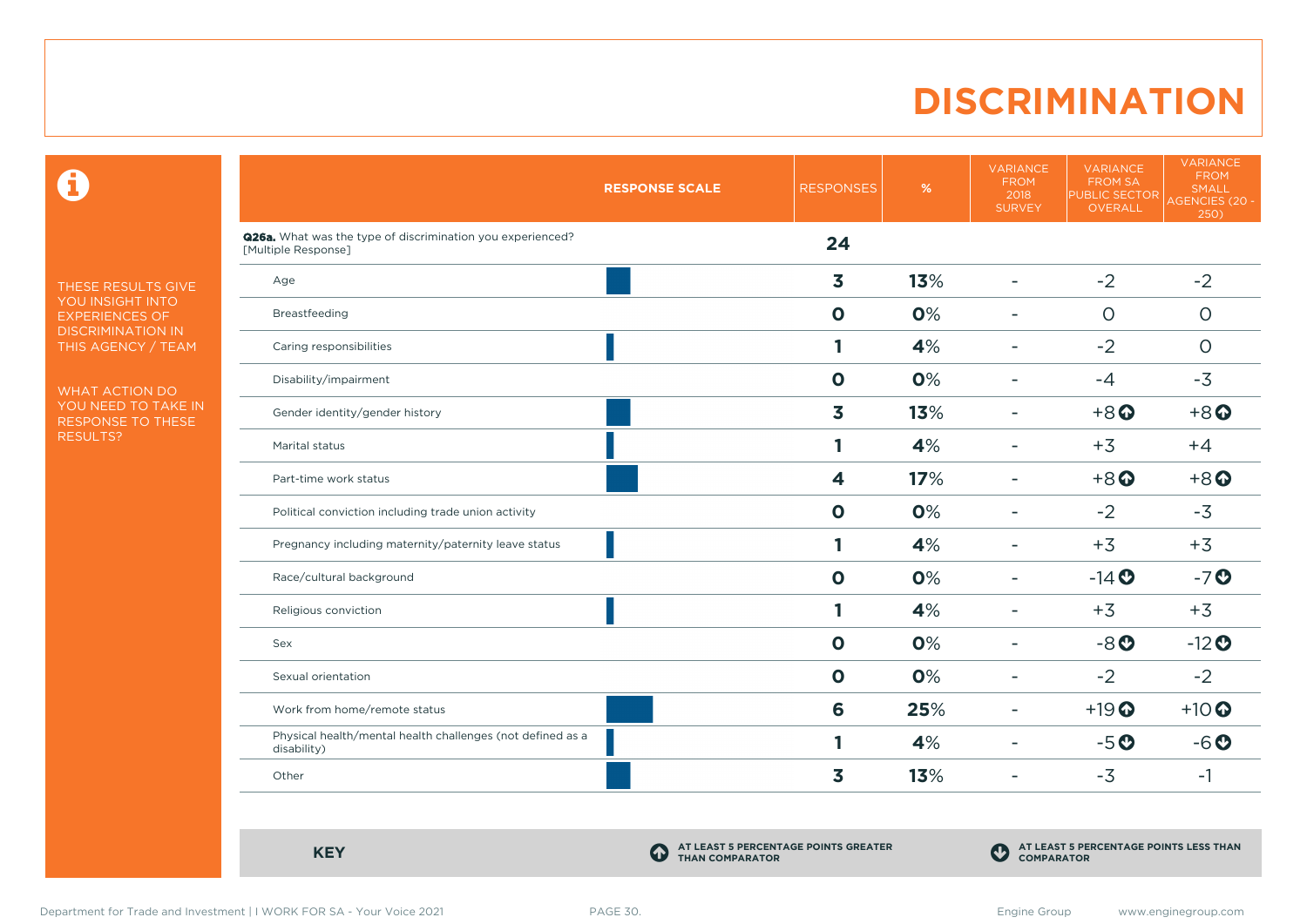# **APPENDIX A: METHODOLOLOGY**

#### SURVEY TIMEFRAME

This report contains results for the I WORK FOR SA - Your Voice Survey 2021, which was open from 27 April to 28 May 2021.

#### INDEX CALCULATIONS

Where questions have been grouped together to form an index for example Enabling High Performance, this has been calculated by adding the positive scores of all items in the group, and then dividing by the total number of respondents across all questions in the group to create a % positive average figure. For ease of reporting this figure has been rounded. Please note this does not apply to the Engagement Index which has been calculated using the method outlined below.

#### EMPLOYEE ENGAGEMENT INDEX

Scores are assigned to each of the question responses in the index (100% Strongly agree, 75% Agree, 50% Neither agree nor disagree, 25% Disagree, and 0% Strongly disagree). Once the scores are added together these are then divided by the number of respondents to create an average % positive. For ease of reporting this figure has been rounded.

#### KEY DRIVER ANALYSIS

Experience tells us that a successful response to survey results requires focus on key priorities. Key driver analysis (KDA) helps identify these priority areas. Statistical techniques including factor and regression analysis identifies the factors (groups of questions) and individual questions with the strongest influence on your engagement index.

Firstly, factor analysis identifies patterns in the survey questions, allowing us to see if a group of questions are measuring the same underlying characteristic(s) (i.e. they belong to the same survey theme). This statistical technique assumes that when questions are answered in a similar way, the employee is thinking about the same underlying theme.

Regression analysis is then used to identify questions most likely to influence and drive employee engagement within each theme. This is achieved by developing a statistical model which determines the importance ('weight') of each question on engagement. These weights are used to identify which questions have the most impact on engagement. Once we know the highest impacting factors, to simplify reporting we take the highest impacting questions from the top factors to determine 5 key driver questions.

In order to assist smaller organisations and teams to obtain a set of priorities or 'key drivers' we also use local driver analysis (LDA). This is an automated technique which uses correlation analysis to explore the relationship between the survey questions and engagement. Correlation will rank survey questions, and the top 5 are reported as 'key drivers'. Where a team has less than 20 respondents' drivers are inherited from the parent unit.